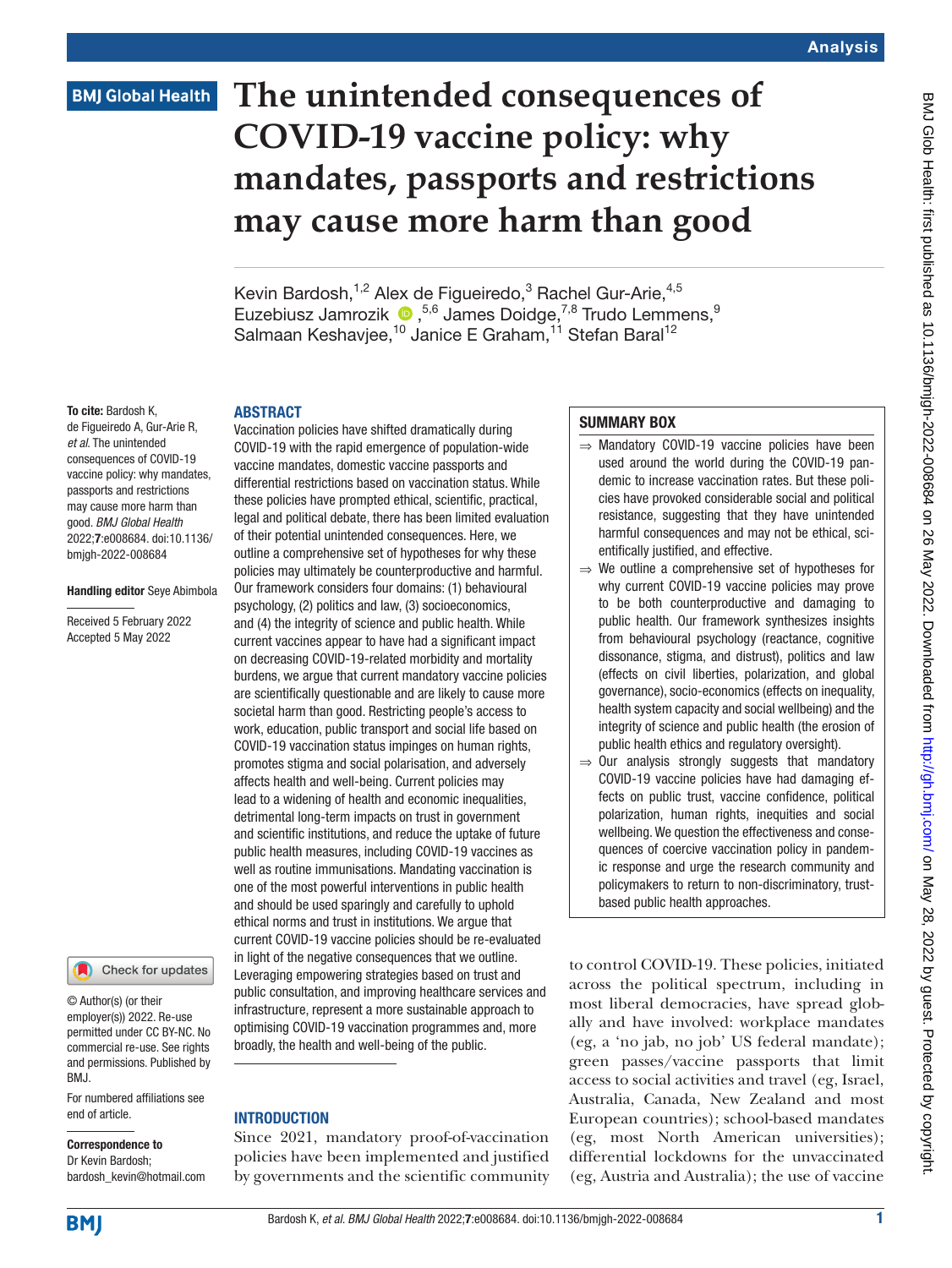| <b>Table 1</b> The global turn towards mandatory COVID-19 proof-of-vaccination policies* |
|------------------------------------------------------------------------------------------|

<span id="page-1-0"></span>

| <b>Policy/intervention</b>                                                                                                                                         | <b>Countries</b>                                                                                                                                                                                                                                      |
|--------------------------------------------------------------------------------------------------------------------------------------------------------------------|-------------------------------------------------------------------------------------------------------------------------------------------------------------------------------------------------------------------------------------------------------|
| 'No jab, no job' mandates<br>(eg, government employees, key workers, public and<br>private sector)                                                                 | Australia, Canada, China, Costa Rica, Croatia, Czech Republic,<br>Denmark, Egypt, Fiji, France, Ghana, Hungary, Italy, Kazakhstan,<br>Latvia, Lebanon, New Zealand, Oman, Poland, Philippines, Russia,<br>Saudi Arabia, Tunisia, Turkey, Ukraine, USA |
| Healthcare worker mandates                                                                                                                                         | Australia, Britain, Canada, Croatia, Czech Republic, England,<br>Finland, France, Germany, Greece, Hungary, Lebanon, New<br>Zealand, Poland, USA (some states)                                                                                        |
| Internal vaccine passports to attend social events,<br>restaurants, bars, nightclubs, fitness facilities,<br>entertainment venues and for bus/train/airport travel | Australia, Austria, Britain, Bulgaria, Canada, Czech Republic,<br>Denmark, Egypt, France, Germany, Italy, Israel, Kenya, Lebanon,<br>Morocco, Netherlands, Romania, Serbia, Singapore, Switzerland,<br>South Korea, Ukraine, USA (some states)        |
| School-based mandates                                                                                                                                              | Canada (several provinces), Costa Rica, Lithuania and USA (some<br>states)                                                                                                                                                                            |
| Full country mandatory vaccination                                                                                                                                 | Austria, Ecuador, Germany, Indonesia, Micronesia, Turkmenistan,<br>Tajikistan                                                                                                                                                                         |
| Full population mandate for the elderly                                                                                                                            | Czech Republic, Greece, Malaysia, Russia                                                                                                                                                                                                              |
|                                                                                                                                                                    |                                                                                                                                                                                                                                                       |

\*This is not a comprehensive list of policies, which are rapidly changing in early 2022. This list excludes the use of segregated lockdowns of the unvaccinated (eg, Austria, Germany, Australia), entry requirements for international travel, fines and penalties (including restricted access to social services and medical care, business capacity restrictions and threats of imprisonment) and the use of vaccine metrics to inform other restrictions. There is a significant variation in how countries recognise infection-derived immunity, allow religious, philosophical and/or medical exemptions and incorporate testing as an alternative to vaccination. In addition, some countries have implemented a combination of policies and interventions, so each is not mutually exclusive. As of March 2022, some countries also shifted course and decided to not implement these policies due to changing epidemiological circumstances and sociopolitical resistance. Adapted from Reuters.<sup>13</sup>

metrics in lifting lockdowns and other restrictions (eg, Australia, Canada and New Zealand); differential access to medical insurance and healthcare (eg, Singapore); and mandatory population-wide vaccination with taxes, fines, and imprisonment for the unvaccinated (eg, the Philippines, Austria, Greece) (see [table](#page-1-0) 1).

The publicly communicated rationale for implementing such policies has shifted over time. Early messaging around COVID-19 vaccination as a public health response measure focused on protecting the most vulnerable. This quickly shifted to vaccination thresholds to reach herd immunity and 'end the pandemic' and 'get back to normal' once sufficient vaccine supply was available.<sup>12</sup> In late summer of 2021, this pivoted again to a universal vaccination recommendation to reduce hospital/intensive care unit (ICU) burden in Europe and North America, to address the 'pandemic of the unvaccinated'.

COVID-19 vaccines have represented a critical intervention during the pandemic given consistent data of vaccine effectiveness averting COVID-19-related morbidity and mortality.<sup>3-6</sup> However, the scientific rationale for blanket mandatory vaccine policies has been increasingly challenged due to waning sterilising immunity and emerging variants of concern.[7](#page-10-2) A growing body of evidence shows significant waning effectiveness against infection (and transmission) at 12–16 weeks, with both Delta and Omicron variants, $8-13$  including with third-dose shots.[14 15](#page-10-4) Since early reports of post-vaccination transmission in mid-2021, it has become clear that vaccinated and unvaccinated individuals, once infected, transmit to

others at similar rates.[16](#page-10-5) Vaccine effectiveness may also be lower in younger age groups.<sup>[17](#page-10-6)</sup> While higher rates of hospitalisation and COVID-19-associated morbidity and mortality can indeed be observed among the unvaccinated across all age groups, $3-6$  broad-stroke passport and mandate policies do not seem to recognise the extreme risk differential across populations (benefits are greatest in older adults), are often justified on the basis of reducing transmission and, in many countries, ignore the protective role of prior infection.<sup>[18 19](#page-10-7)</sup>

Mandate and passport policies have provoked community and political resistance including energetic mass street protests. $20$   $21$  Much of the media and civil debates in liberal democracies have framed this as a consequence of 'anti-science' and 'right-wing' forces, repeating simplistic narratives about complex public perceptions and responses. While vaccine mandates for other diseases exist in some settings (eg, schools, travel (eg, yellow fever) and, in some instances, for healthcare workers  $(HCWs)$ ,<sup>22</sup> population-wide adult mandates, passports, and segregated restrictions are unprecedented and have never before been implemented on this scale. These vaccine policies have largely been framed as offering 'benefits' (freedoms) for those with a full COVID-19 vaccination series,  $2^{3.24}$  but a sizeable proportion of people view conditioning access to health, work, travel and social activities on COVID-19 vaccination status as inherently punitive, discriminatory and coercive.<sup>20 21 25-28</sup> There are also worrying signs that current vaccine policies, rather than being science-based, are being driven by sociopolitical attitudes that reinforce segregation, stigmatisation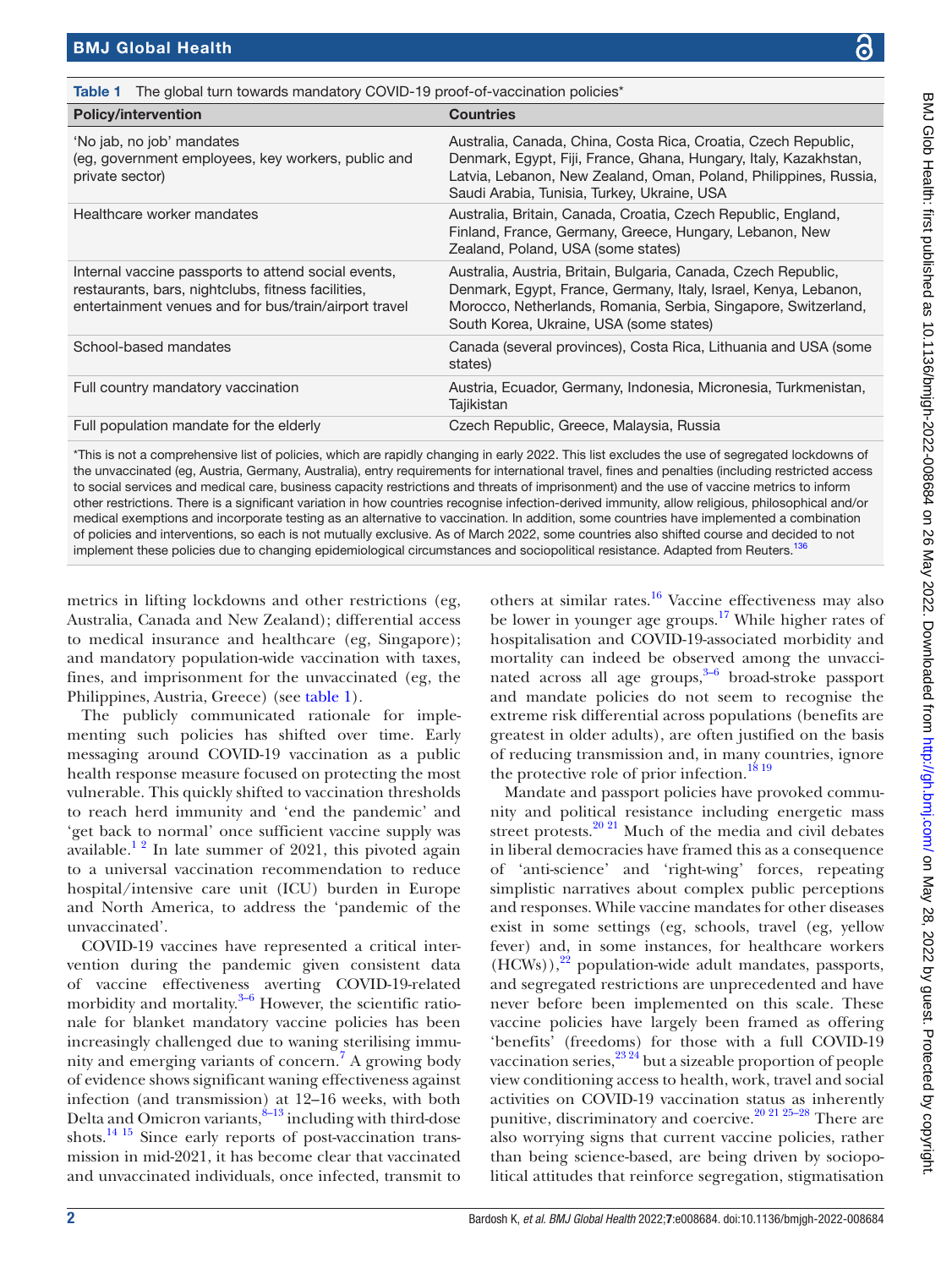## **ic**

## Potential Unintended Consequences of COVID-19 vaccine policies

| <b>Behavioural</b>                                                                                                                            | Political and legal                                                                                                           | Socio-economics                                                                                                  | Integrity of science                                                                                             |
|-----------------------------------------------------------------------------------------------------------------------------------------------|-------------------------------------------------------------------------------------------------------------------------------|------------------------------------------------------------------------------------------------------------------|------------------------------------------------------------------------------------------------------------------|
| psychology                                                                                                                                    | effects                                                                                                                       |                                                                                                                  | and public health                                                                                                |
| • Reactance and<br>entrenchment<br>$\cdot$ Cognitive<br>dissonance<br>• Stigma and<br>scapegoating<br>•Conspiracy<br>theories and<br>distrust | • Erosion of civil<br>liberties<br>•Polarization and<br>the anti-vax<br>movement<br>• Disunity in global<br>health governance | •Disparity and<br>inequality<br>•Reduced health<br>system capacity<br>•Exclusion from<br>work and social<br>life | • Erosion of key<br>principles of<br>public health<br>ethics<br>• Erosion of trust in<br>regulatory<br>oversight |

<span id="page-2-0"></span>Figure 1 Conceptual framework. We consider a broad conceptual framework spanning core aspects of behavioral psychology, politics and the law, the socio-demographic drivers of health inequality and the integrity of science and public health.

and polarisation, further eroding the social contract in many countries. Evaluating the potential societal harms of COVID-19 pandemic restrictions is essential to ensuring that public health and pandemic policy is effective, proportionate, equitable and legally justified.<sup>29</sup> <sup>30</sup> The complexity of public responses to these new vaccine policies, implemented within the unique sociopolitical context of the pandemic, demands assessment.

In this paper, we reflect on current COVID-19 vaccine policies and outline a comprehensive set of hypotheses for why they may have far-reaching unintended consequences that prove to be both counterproductive and damaging to public health, especially within some sociodemographic groups. Our framework considers four domains: (1) behavioural psychology, (2) politics and law, (3) socioeconomics, and (4) the integrity of science and public health (see [figure](#page-2-0) 1). Our aim is not to provide a comprehensive overview or to fully recapitulate the broad ethical and legal arguments against (or for) COVID-19 vaccine mandates and passports. These have been comprehensively discussed by others.<sup>31-33</sup> A full review of the contribution of mandates and passports to COVID-19 morbidity and mortality reductions is not yet possible, although some existing studies on vaccine uptake are cited below. Rather, our aim is to add to these existing arguments by outlining an interdisciplinary social science framework for how researchers, policymakers, civil society groups and public health authorities can approach the issue of unintended social harm from these policies, including on public trust, vaccine confidence, political polarisation, human rights, inequities and social well-being. We believe this perspective is urgently needed to inform current and future pandemic policies. Mandatory population-wide vaccine policies have become a normative part of pandemic governance

and biosecurity response in many countries. We question whether this has come at the expense of local community and risk group adaptations based on deliberative democratic engagement and non-discriminatory, trust-based public health approaches.

## WHAT CAN WE LEARN FROM THE BEHAVIOURAL SCIENCES? Reactance, entrenchment and vaccine uptake

Apart from mandatory vaccination of the elderly (planned in Czech Republic, Greece, Malaysia and Russia), most policies do not specify individuals at higher risk of severe COVID-19 outcomes–among whom COVID-19 vaccine uptake rates, and vaccine confidence, are very high. $3435$ 

Although studies suggest that current policies are likely to increase population-level vaccination rates to some degree, $36-39$  gains were largest in those under 30 years old (a very low-risk group) and in countries with below average uptake.<sup>36</sup> Moreover, insights from behavioural psychology suggest that these policies are likely to entrench distrust and provoke *reactance*—a motivation to counter an unreasonable threat to one's freedom. Literature reviewed by Drury *et al*, [40](#page-11-6) including a survey by Porat *et al*<sup>41</sup> in the UK and Israel, found that compulsory COVID-19 vaccination would likely increase levels of anger, especially in those who are already mistrustful of authorities, and do little to persuade the already reluctant. Two experiments in Germany and the USA found that a new COVID-19 vaccine mandate would likely energise anti-vaccination activism, reduce compliance with other public health measures, and decrease acceptance to future voluntary influenza or varicella (chickenpox) vaccines.<sup>[42 43](#page-11-8)</sup> A third experiment found that selective mandates increased reactance when herd immunity targets were not clearly explained<sup>[44](#page-11-9)</sup>—which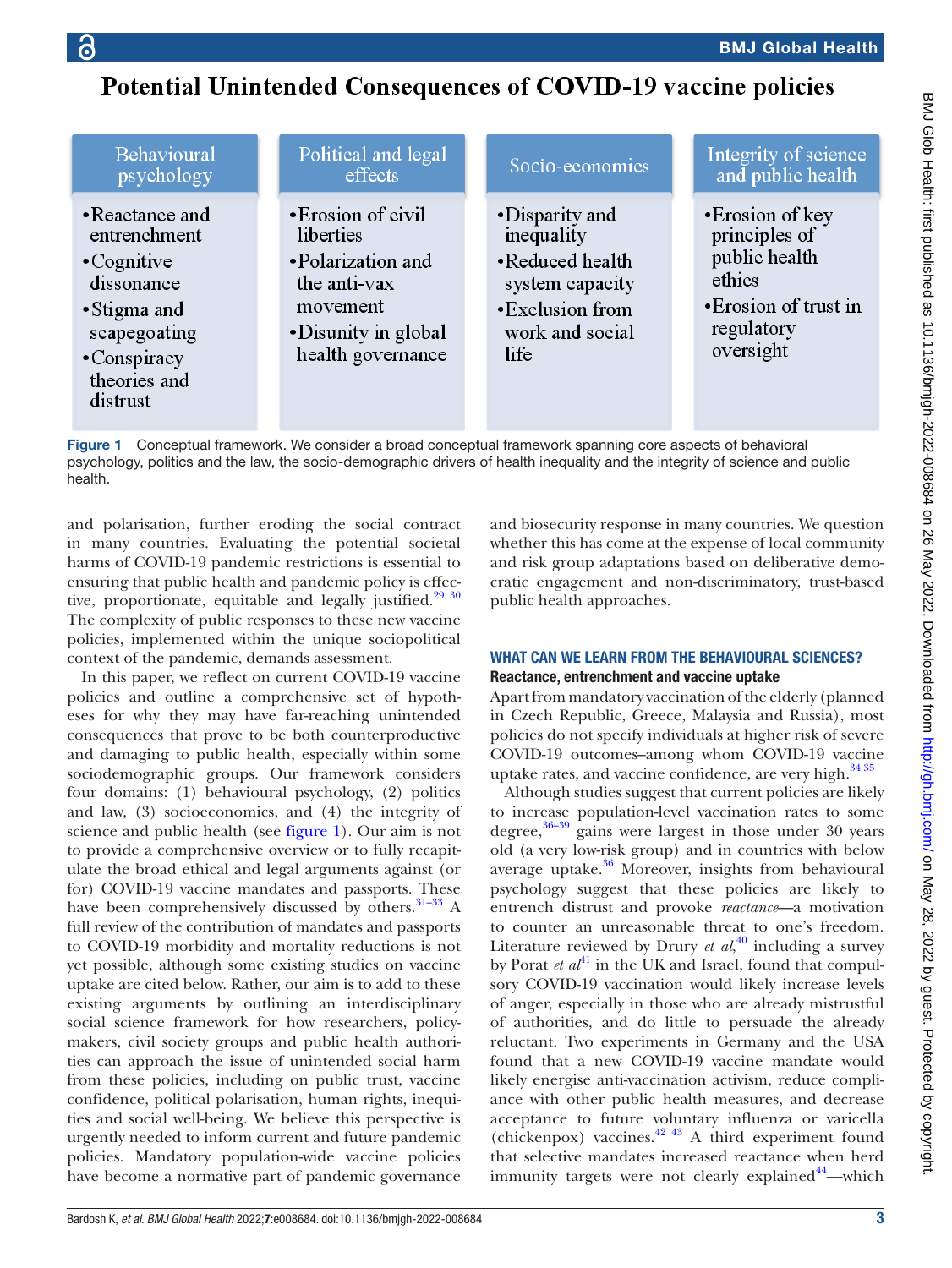most governments failed to communicate adequately and convincingly as they shifted their rationale from herd immunity to hospital/ICU admission metrics. De Figueiredo *et al*<sup>45</sup> found that vaccine passports in the UK would induce a net *decrease* in inclination to get vaccinated among those who had not received a full vaccination dose, while Bell *et al*<sup>[46](#page-11-11)</sup> found that UK HCWs who felt pressured to get vaccinated were more likely to have declined the COVID-19 vaccine. Jørgensen *et al*<sup>47</sup> found that the reintroduction of vaccine passports in late 2021 in Denmark increased distrust among the unvaccinated. Finally, recent evidence from France suggests that the *passe sanitaire* was associated with increased vaccination but that it did so to a lower extent among the most vulnerable, may have contributed to increased nocebo effects and did not reduce vaccine hesitancy itself; the authors concluded: "Mandatory vaccination for COVID-19 runs the risk of politicising vaccination further and reinforcing distrust of vaccines.["48](#page-11-13)

## Cognitive dissonance

The public interpretation of these policies has occurred within the context of the rapidly changing pandemic. Oftentimes, public announcements and media coverage have oversimplified, struggled to communicate potential adverse events (including a potentially higher risk in the convalescent) $49$  and overstated vaccine efficacy on transmission. Significant public concerns about safety signals and pharmacovigilance have been furthered by the lack of full transparency in COVID-19 clinical trial data $50$   $51$ as well as shifting data on adverse effects, such as bloodclotting events,  $52$  myocarditis<sup>53</sup> and altered menstrual periods.[54](#page-11-18) These changes have been associated with changes to vaccination guidelines in terms of eligibility for different vaccines in some countries. Mandates, passports and segregated restrictions create an environment where reactance effects are enhanced because people with low vaccine confidence see contradictory information as validating their suspicions and concerns. The pressure to vaccinate and the consequences of refusal heighten people's scrutiny of information and demand for clarity and transparency. Current policies have likely facilitated various layers of *cognitive dissonance*—a psychological stress precipitated by the perception of contradictory information.

Citing the potential for backlash and resistance, in December 2020, the director of the WHO's immunisation department stated: "I don't think we envision any coun-tries creating a mandate for [COVID-19] vaccination."<sup>[55](#page-11-19)</sup> Many governments originally followed with similar public statements, only to shift positions, often suddenly, in mid or late 2021 during the Delta or Omicron surge, including in Austria (the first country to announce a full population-wide mandate).<sup>56 57</sup> Cognitive dissonance may have been compounded by the changing rationale provided for vaccine mandate policies, which originally focused on achieving herd immunity to stop viral transmission and included public messaging that vaccinated people could not get or spread COVID-19. Policies often lacked clear communication, justification and transparency, contributing to persistent ambiguities and public concerns about their rationale and proportionality.<sup>[58](#page-11-21)</sup> In late 2021, however, the re-introduction of onerous nonpharmaceutical interventions in countries with mandates and passports perpetuated cognitive dissonance, since governments had made promises that vaccination would ensure a 'return to normal' and many people (especially younger people) had vaccinated based on these announcements.<sup>[36 48](#page-11-5)</sup>

When mandate rules are perceived to lack a strong scientific basis, the likelihood for public scrutiny and long-term damage to trust in scientific institutions and regulatory bodies is much higher. A good example is the lack of recognition of infection-derived immunity in employer-based vaccine mandates and passports in North America, including most universities and colleges.<sup>[59](#page-11-22)</sup> Despite clear evidence that infection-derived immunity provides significant protection from severe disease on par with vaccination, $\frac{18}{31}$  prior infection status has consistently been underplayed. Many individuals with post-infection immunity have been suspended or fired from their jobs (or pushed to leave) or been unable to travel or participate in society<sup>31</sup>  $56-59$  while transmission continued among vaccinated individuals in the workplace. This inconsistency was widely covered in American conservative and libertarian-leaning media in ways that reinforced distrust not only about the scientific basis of vaccine policies but also the entire public health establishment, including the US Centers for Disease Control and Prevention (CDC).

## Stigma as a public health strategy

Since 2021, public and political discourse has normalised stigma against people who remain unvaccinated, often woven into the tone and framing of media articles. $60$ Political leaders singled out the unvaccinated, blaming them for: the continuation of the pandemic; stress on hospital capacity; the emergence of new variants; driving transmission to vaccinated individuals; and the necessity of ongoing lockdowns, masks, school closures and other restrictive measures (see [table](#page-4-0) 2). Political rhetoric descended into moralising, scapegoating, and blaming using pejorative terms and actively promoting stigma and discrimination as tools to increase vaccination. This became socially acceptable among pro-vaccine groups, the media and the public at large, who viewed full vaccination as a moral obligation and part of the social contract.<sup>[61](#page-11-24)</sup> The effect, however, has been to further polarise society—physically and psychologically—with limited discussion of specific strategies to increase uptake especially in communities where there would be disproportionately larger individual and societal benefits. There is rarely a discussion of *who* and *why* people remain unvaccinated. Vaccine policy appears to have driven social attitudes towards an us/them dynamic rather than adaptive strategies for different communities and risk groups.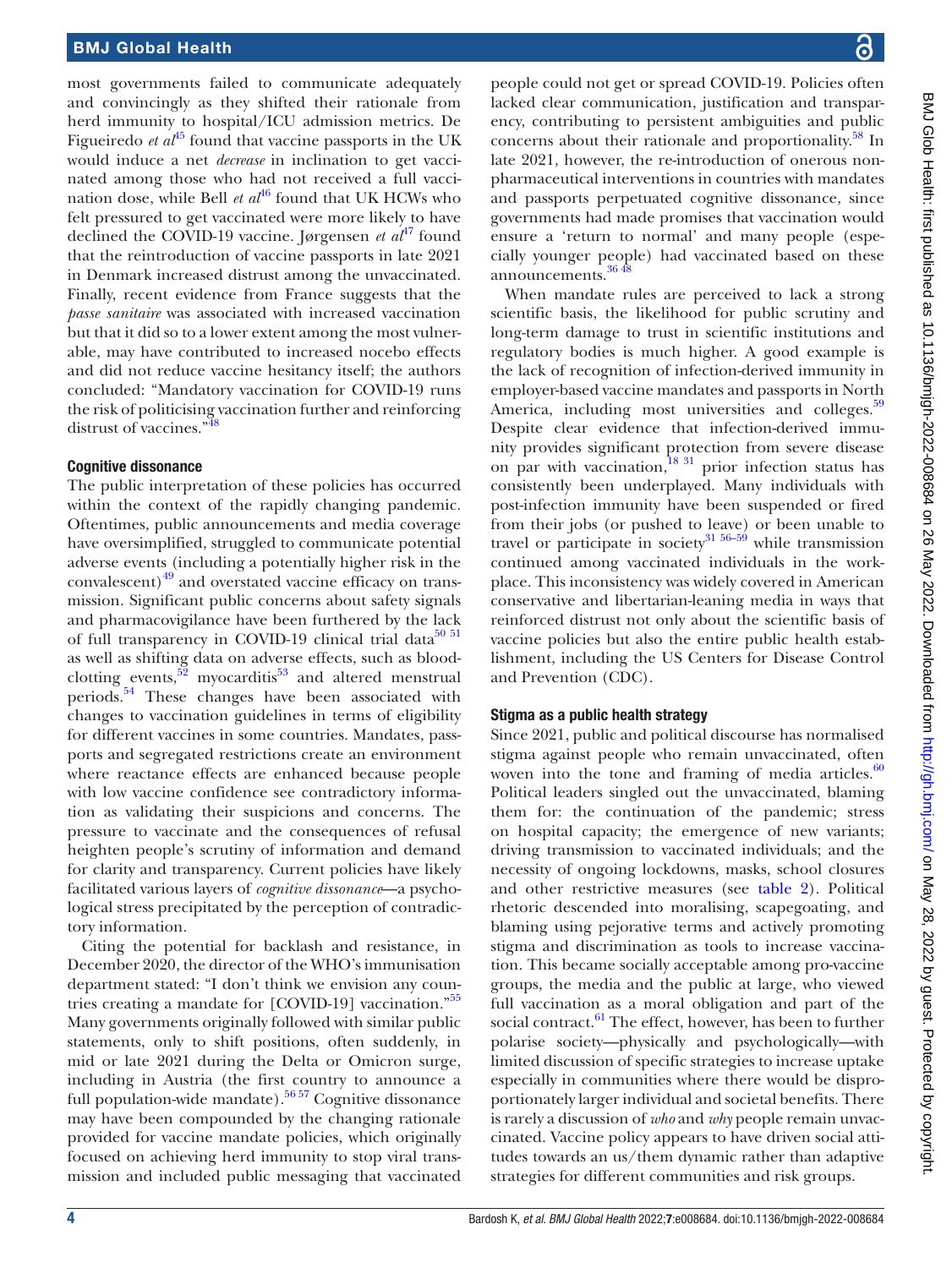<span id="page-4-0"></span>

| <b>Table 2</b> Political rhetoric regarding the unvaccinated                   |                                                                                                                                                                                                                                                                                                                                                                                                                                                                                                                                                                                               |  |
|--------------------------------------------------------------------------------|-----------------------------------------------------------------------------------------------------------------------------------------------------------------------------------------------------------------------------------------------------------------------------------------------------------------------------------------------------------------------------------------------------------------------------------------------------------------------------------------------------------------------------------------------------------------------------------------------|--|
| <b>Country leader</b>                                                          | <b>Statement</b>                                                                                                                                                                                                                                                                                                                                                                                                                                                                                                                                                                              |  |
| Emmanuel Macron,<br>PM of France                                               | "[It is] only a very small minority who are resisting. How do we reduce that minority? We reduce it<br>by pissing them off even moreWhen my freedoms threaten those of others, I become someone<br>irresponsible. Someone irresponsible is not a citizen."117                                                                                                                                                                                                                                                                                                                                 |  |
| Justin Trudeau, PM<br>of Canada                                                | "When people are seeing cancer treatments and elective surgeries put off because beds are filled with<br>people who chose not to get vaccinated, they're frustratedWhen people see that we are in lockdowns<br>or serious public health restrictions right now because of the risk posed to all of us by unvaccinated<br>people, people get angry."<br>"They are extremists who don't believe in science, they're often misogynists, also often racistsIt's a<br>small group that muscles in, and we have to make a choice, as a leader and as a country: Do we tolerate<br>these people?"137 |  |
| Joe Biden,<br>President of the<br><b>USA</b>                                   | "This is a pandemic of the unvaccinated. And it's caused by the fact that despite America having an<br>unprecedented and successful vaccination program, despite the fact that for almost five months free<br>vaccines have been available in 80 000 different locations, we still have nearly 80 million Americans who<br>have failed to get the shot." <sup>138</sup><br>"For the unvaccinated, you're looking at a winter of severe illness and death for yourselves, your<br>families, and the hospitals you may soon overwhelm." <sup>139</sup>                                          |  |
| Naftali Bennett, PM<br>of Israel                                               | "Dear citizens, those who refuse vaccines are endangering their health, those around them and the<br>freedom of every Israeli citizen. They are endangering our freedom to work, the freedom of our children<br>to learn and the freedom to hold celebrations with the family. Those who refuse vaccines hurt us all<br>because if all of us were vaccinated, we would all be able to maintain daily life. But if one million Israelis<br>continue to not get vaccinated, this will oblige the eight million others to shut themselves in their<br>homes."140                                 |  |
| Michael Gunner,<br><b>Northern Territories</b><br>Chief Minister,<br>Australia | "If you are anti-mandate, you are absolutely anti-vax, I don't care what your personal vaccination status<br>is. If you support, champion, give a green light, give comfort to [or] support anybody who argues against<br>the vaccine, you are an anti-vaxxer, absolutely. Your personal vaccination status is not relevant. If you<br>campaign against the mandateIf you say 'pro-persuasion', stuff it, shove it. You are anti-vax." <sup>141</sup>                                                                                                                                         |  |
| Jacinda Ardern, PM<br>of New Zealand,                                          | "If you are still unvaccinated, not only will you be more at risk of catching COVID-19, but many of the<br>freedoms others enjoy will be out of reach we have managed very high vaccination rates, generally,<br>without the use of certificates but what has become clear to me is that they are not only a tool to drive<br>up vaccines; they are a tool for confidence. People who are vaccinated will want to know that they are<br>around other vaccinated peopleit is a tool for business." <sup>142</sup>                                                                              |  |
| Tony Blair, former<br>UK PM                                                    | "We need to target the unvaccinated. Frankly if you are unvaccinated at the moment and you're eligible<br>and have no health reason for being unvaccinated, you're not only irresponsible but you're an idiot. I am<br>sorry but truthfully you are. With this Omicron variantyou will get it and this will put a lot of strain on<br>the health service." <sup>143</sup>                                                                                                                                                                                                                     |  |
| Rodrigo Duterte,<br>President of the<br>Philippines                            | "I'm now giving orders to village leaders to look for those persons who are not vaccinated and request<br>them to stay put [in their house]If they refuse to vaccinate, or continue to leave their home, the village<br>leaders are empowered to arrest them" <sup>144</sup>                                                                                                                                                                                                                                                                                                                  |  |
| PM, Prime Minister.                                                            |                                                                                                                                                                                                                                                                                                                                                                                                                                                                                                                                                                                               |  |

Leveraging stigma as a public health strategy, regardless of whether or not individuals are opposed to vaccines, is likely to be ineffective at promoting vaccine uptake. $62$  Unvaccinated or partially vaccinated individuals often have concerns that are based in some form of evidence (eg, prior COVID-19 infection, data on age-based risk, historical/current trust issues with public health and governments, including structural racism), personal experiences (eg, direct or indirect experience of adverse drug reactions or iatrogenic injuries, unrelated trauma, issues with access to care to address adverse events, etc) and concerns about the democratic process (eg, belief that governments have abused their power by invoking a constant state of emergency, eschewing public consultation and over-relying

on pharmaceutical company-produced data) that may prevent or delay vaccination. $45\frac{4663-66}{1000}$  Inflammatory rhetoric runs against the pre-pandemic societal consensus that health behaviours (including those linked to known risk factors for severe COVID-19, for example, smoking and obesity) do not impact the way medical, cultural or legal institutions treat individuals seeking care. Some governments discussed or imposed medical insurance fines or premiums on the unvaccinated, while hospital administrators considered using vaccination status as a triage protocol criterion. The American Medical Association released a statement decrying the refusal to treat unvaccinated patients $^{67}$  but this has not prevented the ongoing narrative of shaming and scapegoating people choosing not to get vaccinated.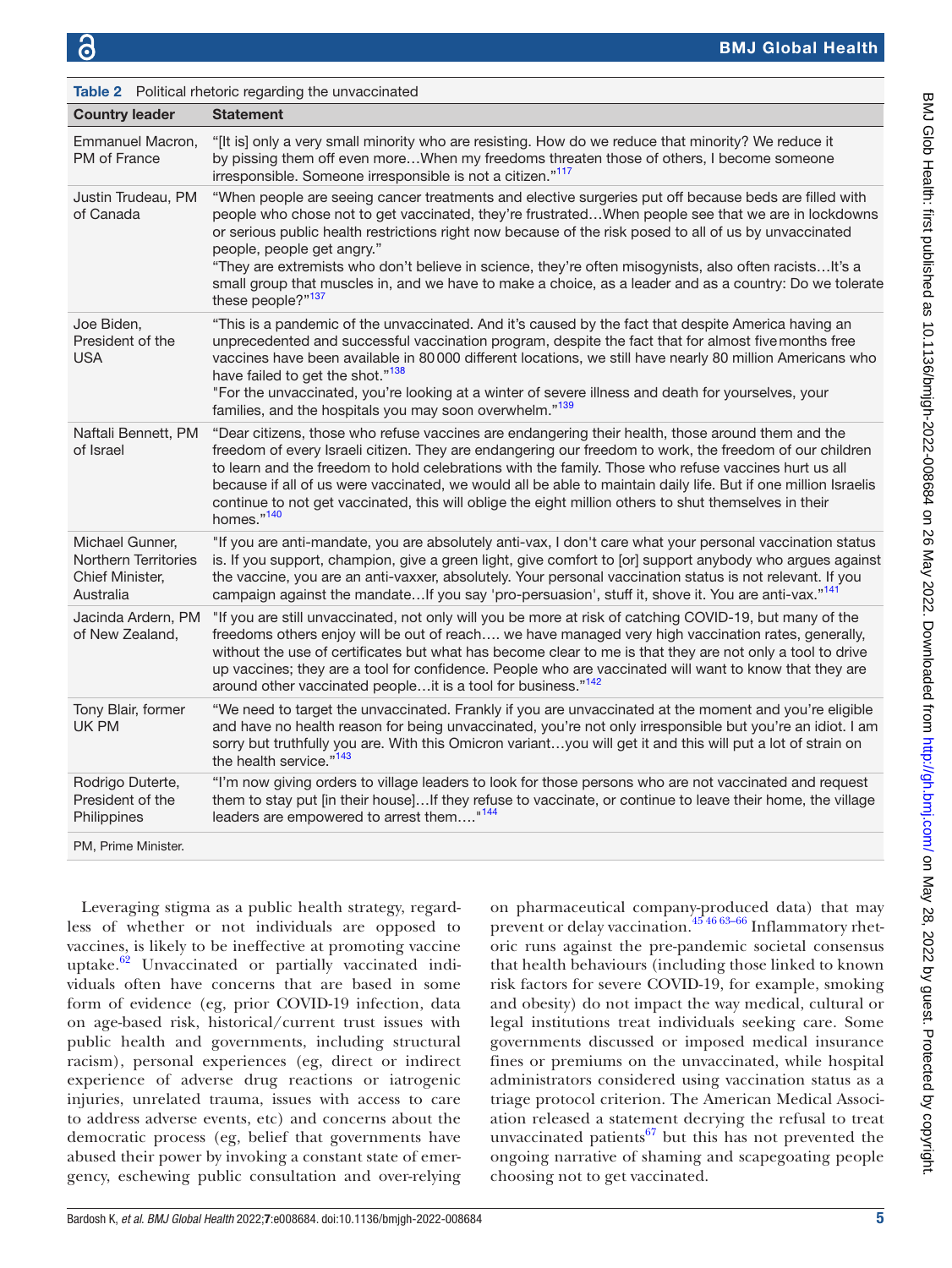#### Trust, power and conspiracy theories

Trust is one of the most important predictors of vaccine acceptance globally $\frac{68}{69}$  including confidence in COVID-19 vaccines. $^{63}$  70 <sup>71</sup> Data show that being transparent about negative vaccine information increases trust and Petersen  $e^{t} a l^{72}$  $e^{t} a l^{72}$  $e^{t} a l^{72}$  found that when health authorities are not transparent, it can increase receptivity to alternate explanations.

COVID-19 vaccine policies have the potential to erode vaccine confidence, trust and the social contract in the particular context of the pandemic, which has exacerbated social anxieties, frustrations, anger and uncertainty. By the time COVID-19 vaccine mandates were introduced, many communities had struggled under lockdowns and other severe public health restrictions, undergone a succession of pandemic waves with changing rules that stretched public confidence in government, had their economic security and livelihoods negatively impacted and been exposed to a media-induced culture of fear perpetuated by an abundance of conflicting and confusing information. All of this occurred within the broader global trend of increasing inequities between North and South, rich and poor, as well as the erosion of trust in institutions and experts.

It is likely that many of the alternative explanations of the pandemic, often called conspiracy theories, were further entrenched when vaccine policies were forcefully implemented in 2021, creating a strong confirmation bias that governments and corporate powers were acting in an authoritarian manner. Those who resist vaccine mandates and passports are more likely to have low trust in government and scientific institutions,  $25-28$  63 64 and these beliefs and distrust have likely grown due to the propensity of policies to justify social segregation, creating new forms of activism. Furthermore, multiple social perceptions and logics about science, technology and corporate and government power have been grafted onto the public discussion about COVID-19 vaccines, specifically related to authoritarian biosurveillance capabilities.<sup>[73](#page-12-1)</sup> These include concerns about the adoption of implantable tracking devices (including microchips), digital IDs, the rise of social credit systems and the censorship of online information by technology companies and state security agencies. The COVID-19 pandemic happens to coincide with far-reaching technological advances that do provide the capability for new forms of mass state surveillance.<sup>[74 75](#page-12-2)</sup> For example, emerging biocompatible intradermal devices can be used to hold vaccine records, $76$  while multifunction implantable microchips (that can regulate building access and financial payments, much like cellphones) are now available on the market.<sup>77</sup> Aspects of vaccine passport policies (dependent on QR codes) combined with these innovations—as well as censorship by social media companies of vaccine clinical trial and safety issues from reputable sources like the  $BMI^{78}$ —have likely reinforced and exacerbated suspicion and distrust about the impartiality of public health guidance and vaccines.<sup>[79](#page-12-6)</sup> It is highly likely

that reactance effects generated by current vaccine policies have increased the view that public health is influenced by powerful sociopolitical forces acting in the private interest, which may damage future social trust in pandemic response.

## THE POLITICAL AND LEGAL EFFECTS OF VACCINE MANDATES, PASSPORTS AND RESTRICTIONS The erosion of civil liberties

The COVID-19 vaccine policies that we have outlined represent a broad interference with the rights of unvaccinated people. While some governments introduced mandates and passports through the democratic process (eg, Switzerland, Austria, France), many policies were imposed as *regulations*, *decrees, orders* or *directions* under states of emergency and implemented in ways that allowed ad hoc juridical decisions and irregular and overpermissive private sector rules, with limited accounta-bility or legal recourse to address rights violations.<sup>[58](#page-11-21)</sup>

Vaccine passports risk enshrining discrimination based on *perceived* health status into law, undermining many rights of healthy individuals: indeed, unvaccinated but previously infected people may generally be at *less* risk of infection (and severe outcomes) than doubly vaccinated but infection-naïve individuals.<sup>80</sup> A weekly negative SARS-CoV-2 test is often seen as a compromise in lieu of full vaccination status, but this places additional burdens (including financial) on the unvaccinated while also risking reputational damage. Employer-imposed mandates that do not provide reasonable accommodation (eg, testing, relocation or reassignment of duties) or that require people to be vaccinated following prior infection even where employees can work remotely, arguably constitute a disproportionate imposition of a health intervention without workplace-related justification.<sup>[81](#page-12-8)</sup> Many countries have also tightened the ability to seek religious, medical or philosophical exemptions, open to unclear decision-making and political interference.<sup>[82](#page-12-9)</sup> Perhaps the most high-profile case to date involves the deportation of the top-ranked men's tennis player, Novak Djokovic, at the Australian Open 2022, despite having been granted a medical exemption on the basis of docu-mented prior infection.<sup>[83](#page-12-10)</sup> While media outlets were quick at hinting about problems in his official submission, the Minister of Immigration accepted that he had a valid test result and that he posed only a 'very low' risk to the health of Australians.[84](#page-12-11) Yet, the court ruled that it was reasonable for the Minister to conclude that Mr Djokovic's presence could 'foster anti-vaccination sentiment' and thus have a negative impact on vaccination and boosters.<sup>[84](#page-12-11)</sup> It endorsed Mr Djokovic characterisation as a threat to Australian 'civil order and public health'.<sup>83 84</sup> The case underlines concerns of vaccine mandates and passports as a tool for disproportionate policy that circumvents normative civil liberties and process.

There are also significant privacy issues with passports, which involve sharing medical information with strangers.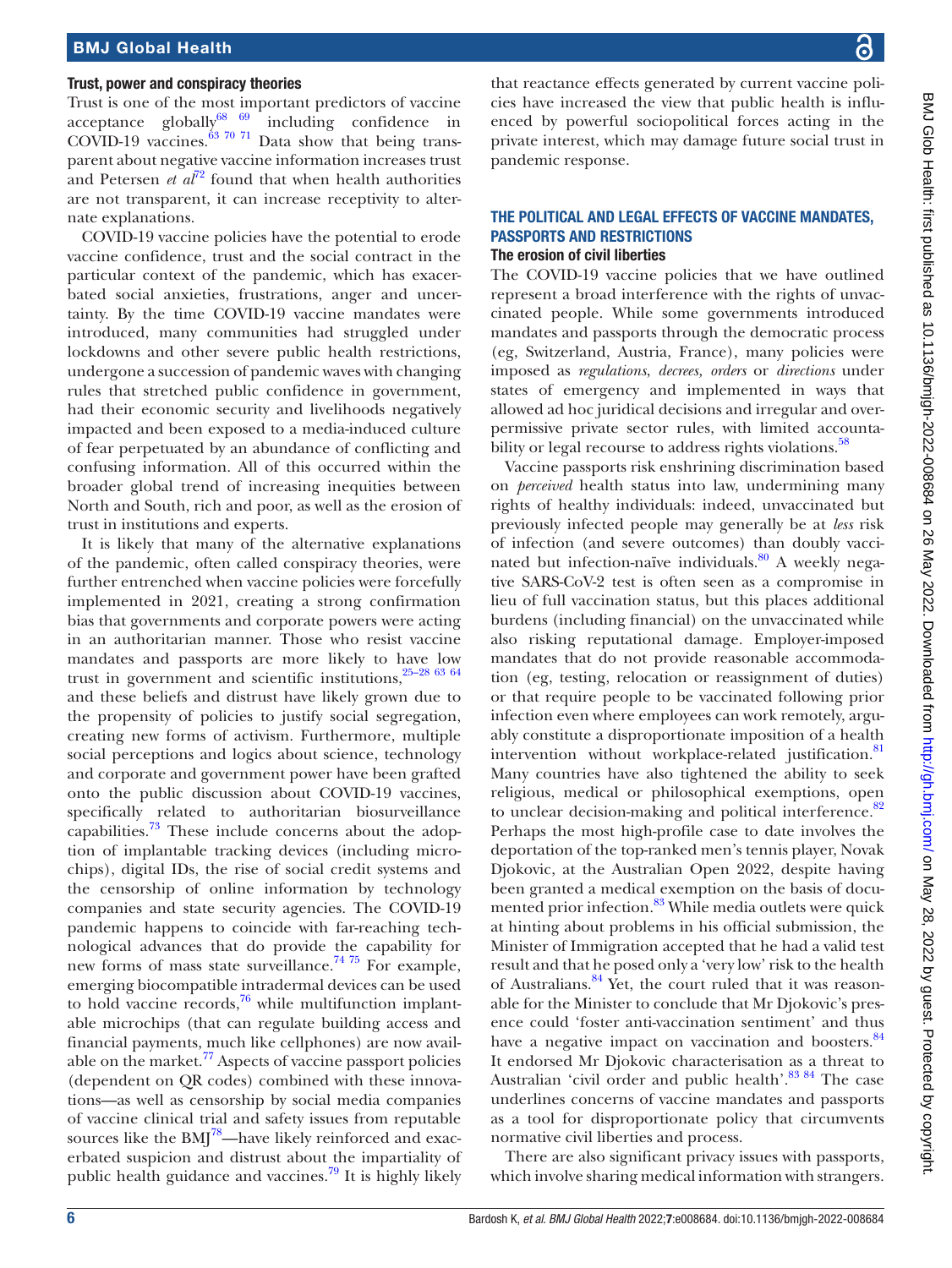Having set these population-wide passport precedents, it is conceivable that they could be expanded in the near future to include other personal health data including genetic tests and mental health records, which would create additional rights violations and discrimination based on biological status for employers, law enforcement, insurance companies, governments and tech companies. COVID-19 vaccine passports have normalised the use of QR codes as a regulated entry requirement into social life; in France and Israel, double-vaccinated citizens lost their 'status' when passports required a booster dose in  $2021/2022$ .<sup>85 86</sup> Technology companies interested in biosurveillance using artificial intelligence and facial recognition technology have obtained large contracts to implement vaccine passports and now have a financial interest in maintaining and expanding them. $87$ 

## Political polarisation

COVID-19 vaccine policies have generated intense political debate, mass street protests and energised new populist movements with varied political views.<sup>202125-2856</sup> Studies show that while many support these policies, others view them as inherently coercive, discriminatory, disproportionate and counter to liberal values of bodily autonomy, freedom of choice and informed consent.[25–28](#page-11-30) It is clear that current policies are divisive and unpopular with many, even vaccinated people, and that they have become a source for collective rage and anger, notably for those who have been fired from their jobs or isolated and barred from social life.

COVID-19 vaccine policies may influence upcoming elections. For instance, right-wing and populist parties in Germany (the Alternative for Germany), Canada (People's Party) and Austria (Freedom Party) have come out strongly against medical segregation. After implementing the world's first population-wide mandatory vaccine policy in February 2022, Austria suspended it 6 days before police would impose fines (max  $\in 3600$ ), partially due to legal concerns, mass street protests and the fact that the rate of vaccination had not significantly improved  $(20\%$  of adults remain unvaccinated).<sup>56 88</sup> In 2022, the US Supreme Court struck down the Biden administration's federal vaccine mandate as unconstitutional, $89$  just as it came into effect for 80 million workers (although upholding the mandate for HCWs); republicans had long criticised the mandates. $90\frac{9}{1}$  In Martinique and Guadalupe, vaccine passports have led to months of political unrest and violent protests that threaten the stability of the French government.<sup>48</sup> Pottinger<sup>92</sup> argued that mandates and passports could trigger insurrection and civil war in South Africa.

Just as the smallpox vaccination mandates in 1850s Britain created the first 'anti-vax' movement,<sup>93</sup> the backlash against COVID-19 policies is energising a global network connected by modern communication technology against these measures. These backlashes may contribute to increased distrust of other vaccines and foster new forms of radicalisation and protest. While

mainstream news outlets have voiced concern about the rising 'anti-vaccination fervour' among the far-right, and potential for violence, $94$  centre and left politicians have also used this rhetoric for their own agenda. In Canada, Prime Minister Trudeau used majority support for mandatory vaccination and passports to divide the conservative opposition in the 2021 federal election. The end to exemptions for unvaccinated truckers crossing the US–Canadian border precipitated the trucker 'freedom convoy' protests in early 2022 in Canada, which led to weeks of protesters occupying streets outside parliament. The protest ended with the unprecedented invoking of the Emergencies Act, equivalent to martial law, which was heavily criticised by civil liberty organisations and included the freezing of protester bank accounts. $\frac{95\,96}{9}$  In the USA, California and New York (Democrat-controlled states) have implemented COVID-19 vaccine passports for children while Florida, Georgia and Texas (Republicancontrolled) are introducing legislation to remove childhood school vaccine mandates in general. Some medical freedom and anti-vaccination groups have made increasingly false and inflammatory claims, and business owners and employees requiring QR codes for entry have been targeted for abuse, in some cases. In turn, pro-vaccine advocates have equated anti-mandate social groups as 'anti-vaxxers' and even domestic terrorists, calling for government agencies and social media companies to strengthen censorship laws. Echo chambers have skewed the reasonableness of risk assessment of some promandate individuals, who now fear that unvaccinated people are 'unsafe'—physically but also culturally despite the scientific evidence. Political polarisation and radicalisation—both anti-mandate and pro-mandate will increase if punitive vaccine policies continue.

## Disunity in global health governance

Current vaccine policies risk furthering disunity in global health governance. Despite the WHO stating in early 2022 that boosters would prolong the pandemic by contributing to vaccine hoarding and low supply,  $97$ universities (including some global health departments) in wealthy countries have mandated boosters for low-risk healthy students and faculty, $59$  when vaccination rates remained low in many low/middle-income countries (LMICs)[.98](#page-12-21) Efforts to pressure pharmaceutical companies (who developed vaccines with the support of publicly funded research money) to remove patent protections have proven unsuccessful.<sup>[99 100](#page-12-22)</sup> Pharmaceutical companies have ensured that the costs of adverse effects are borne by governments $101$ ; in turn, the world's tens of millions of migrants and asylum-seekers may be denied COVID-19 vaccines because of legal liability issues. $102$ Simultaneously, some scientists are calling the unvaccinated (as a homogeneous group) the source of future variants ('variant factories') fuelling inflammatory rhet- $\text{oric}^{103}$  $\text{oric}^{103}$  $\text{oric}^{103}$  that may have contributed to the heavily criticised reaction to close international borders to southern Africa during the spread of Omicron in late 2021. International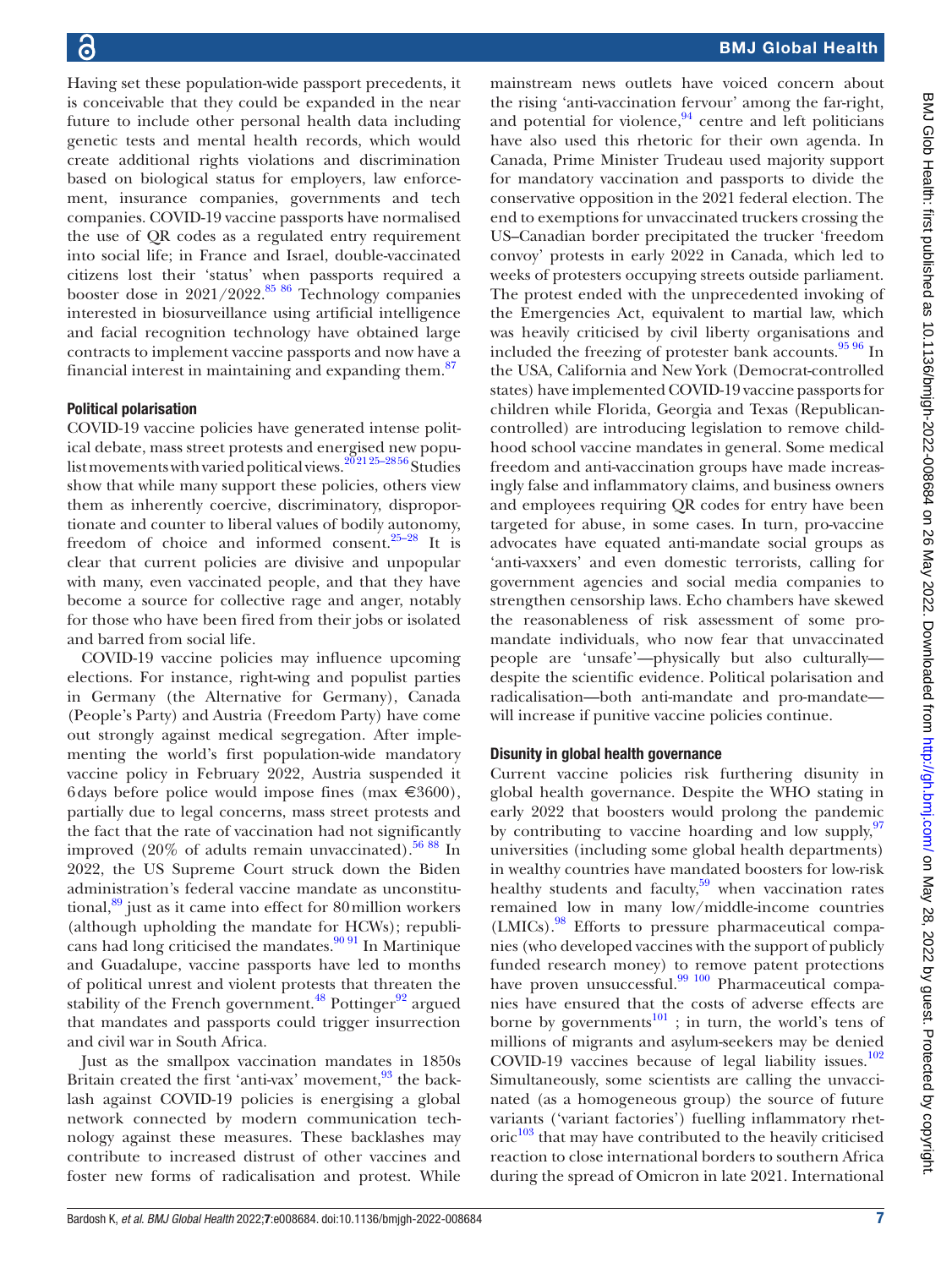travellers, especially from the global south, have been barred from travelling to high-income countries based on the type of received vaccine.

The rollout of vaccine passports and mandates is financially costly and diverts resources and focus away from other interventions. In Canada, \$1 billion was pledged by the Trudeau government for vaccine passports<sup>104</sup> and in New York State, the Excelsior Pass App-system developed by IBM will cost more than  $27$  million.<sup>87</sup> Importantly, focus on 'the unvaccinated' as the cause of health system collapse diverts public attention away from global equity failures and deep structural challenges facing public health capacity in many countries. It absolves governments of attending to other strategies for opening schools and keeping public spaces safe, including improved ventilation and paid sick leave. The indiscriminate global adoption of current COVID-19 vaccine policies may also compromise national sovereignty by skewing health priorities in LMICs, taking budgets away from other important health priorities and disregarding public opinion—a new form of vaccine colonialism. Perhaps more significantly, it is possible that vaccination metrics become tied to international financial agreements and development loans and that pharmaceutical and technology companies influence the global adoption of passport systems and mandate policies for the current but also future pandemics.

## SOCIOECONOMIC IMPACTS

## Increasing disparity and inequality

Historically, marginalised groups—those facing economic challenges and racial and minority groups tend to have less confidence in vaccination programmes and are more likely to be distrustful.<sup>63-66 68-71</sup> This raises the possibility that current vaccine policies may fuel existing inequity.<sup>[105](#page-12-27)</sup> A rapid policy briefing by the Nuffield Council on Bioethics<sup>106</sup> emphasised that immunity passports could 'create coercive and stigmatising work environments' and are 'more likely to compound than redress…structural disadvantages and…social stigmati-sation'.<sup>[106](#page-12-28)</sup> It is highly likely that mandates and passports have been implemented in ways that discriminate against disadvantaged groups including immigrants, the homeless, isolated elderly people, those with mental illness, specific cultural and religious groups, those in precarious living circumstances, and people with certain political views and values. Moreover, communities who have historically been subject to state surveillance, segregation, structural racism, trauma or violence may be more likely to resist medical mandates. In Israel, reports suggest that Bedouin and Palestinian communities in the Occupied Palestinian Territory have faced major barriers to vaccine access, with more distrust of vaccination and bureaucratic barriers to accessing and using green passes even when vaccinated.<sup>[58](#page-11-21)</sup> Similar challenges have been raised among Europe's Roma and in black communities in the UK and USA[.45 66 107](#page-11-10) Altogether, rather than enhancing human

agency and strengthening communities and social cohesion, many current vaccine policies—including monthly fines for non-compliance (eg, Greece and Austria)—may work to disempower individuals and contribute to longterm psychosocial stress and disharmony.

### Reduced health system capacity

The pandemic has created immense strain on health systems, contributing to disruptions in global immunisa-tion programmes<sup>[108](#page-12-29)</sup> and burnout in healthcare and social care workers that risk worsening clinical outcomes for all patients. These trends may be exaggerated by the current policy push towards mandatory COVID-19 vaccination of healthcare/social care workers and firing of unvaccinated staff. The ethical arguments against these policies have been outlined by others.<sup>31</sup> 33 109

Despite these considerations, many countries may lose frontline staff due to mandates. By December 2021, despite the forthcoming imposition of a (later rescinded) vaccine mandate for patient-facing National Health Service (NHS) workers, 8% of medical practitioners in the UK (73000 people) remained unvaccinated. $110$  In late 2021, Quebec (Canada) dropped its proposed mandate for HCWs, citing the devastating labour shortage it would cause in hospital systems (3% of staff, or 14 000, were unvaccinated).<sup>111</sup> Both cases created immense stress on already overburdened health staff and administrators, and were decried for their lack of clarity and clumpy policy process.<sup>112</sup>

## Exclusion from work and social life

COVID-19 vaccination policies that disproportionately restrict people's access to work, education, public transport and social life can be considered a violation of constitutional and human rights.<sup>113</sup> The economic effects of restricting access to work may also have indirect implications for dependents of the unvaccinated. A survey in October 2021 in the USA found that 37% of unvaccinated participants (5% of participants overall) would leave their job if their employer required them to get a vaccine or get tested weekly; this rose to 70% of unvaccinated participants (9% of all participants) if weekly testing was not an option.<sup>114</sup> Economic deprivation and parental stress resulting from restricted access to work and exclusion from social life may have long-term psychological and livelihood consequences on individuals, families and especially children.<sup>30</sup> Commentators have also highlighted the potential impact of mandates in creating supply chain bottlenecks in certain commodities and with cross-border trade and argued that changing vaccine rules and regulations threaten to negatively impact overall economic recovery in some sectors of the economy including tourism.<sup>[115](#page-12-35)</sup>

## THE INTEGRITY OF SCIENCE AND PUBLIC HEALTH

### Erosion of key principles of public health ethics and law

Current vaccine policies may erode core principles of public health ethics. As some of those supporting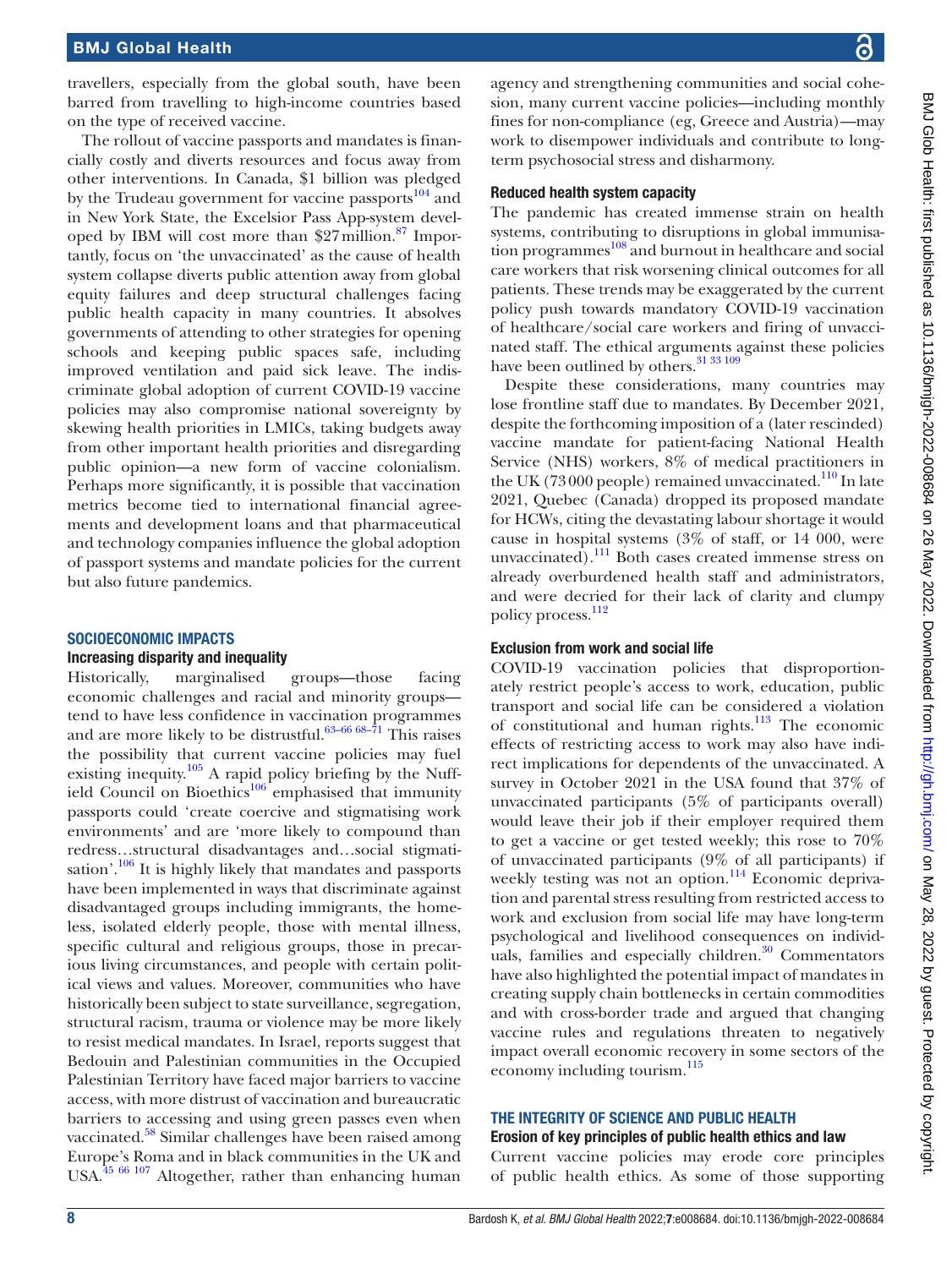mandates recognise, $\frac{113 \times 116}{116}$  and contrary to the media portrayal that 'the unvaccinated are entirely free to decline', many COVID-19 vaccine policies clearly limit choice and the normal operation of informed consent. This has placed medical professionals in an awkward position, blurring the lines between voluntary and involuntary vaccination. It is clear that many who are vaccinated did so because of the serious consequences of refusal, such as loss of employment and livelihood or access to social events and travel. We should pause to consider the extent to which current policies, and how they are implemented in clinical settings, sets a precedent for the erosion of informed consent into the future and impact the attitude of the medical profession to those who are reticent to undergo a specific medical procedure.

According to public health ethics, the principle of proportionality requires that the benefits of a public health intervention must be expected to *outweigh* the liberty restrictions and associated burdens. $32$  It would violate the proportionality principle to impose significant liberty restrictions (and/or harms) in exchange for trivial public health benefits, particularly when other options are available. Evidence shows that the efficacy of current COVID-19 vaccines on reducing transmission is limited and temporary, $7-16$  likely lower in younger age groups targeted for vaccine mandates and passports $36$  and that prior infection provides, roughly speaking, comparable benefit.[18 31 80](#page-10-7) The effectiveness of vaccine mandates in reducing transmission is likely to be smaller than many might have expected or have hoped for, and decrease over time. These issues have been widely discussed in the public arena, raising the idea that many current vaccine policies are no longer being guided by the best science but are rather being used to punish individuals who remain unvaccinated and to shape public opinion and compliance. Some governments have publicly admitted this much; in the words of French President Emmanuel Macron, the aim is to 'piss off [the unvaccinated] …to the end. This is the strategy.['117](#page-12-0) Mandating a third dose for young boys to attend college or university in America has been widely discussed in the US media despite the lack of evidence for substantial clinical benefit, $59118$  and with evidence of small but still significant risk of myocarditis that compounds with each dose.<sup>119-121</sup> Scandinavian countries have taken a precautionary and voluntary approach in their recommendations to the vaccination of children, with Swedish authorities stating that '[because of] a low risk for serious disease for kids, we don't see any clear benefit with vaccinating them'. $122$  This furthers the perception that current COVID-19 school vaccine mandates (eg, in California) are disproportionate, especially as safety studies in young children remain relatively sparse. $^{123}$ 

Proportionality is also a key condition from a constitutional and human rights perspective.<sup>113 124 125</sup> The formal requirements of legal proportionality tests, which differ slightly depending on jurisdiction and context, generally reflect a balancing similar to the one in public health

ethics. In part because of legally required restraint when it comes to assessing the reasonableness of complex policy interventions, several courts, human rights tribunals and committees, and labour arbitrators have upheld mandates as proportionate or made statements as to their legitimacy. $113$  This appears to have led to a broad presumption that mandates are legally unproblematic. But a common requirement of legal proportionality is that no other rights-restricting measures are available that can reasonably achieve the key public health goal. Accommodation of the workplace, or alternatives to vaccination such as testing, should be and have often been identified by courts, tribunals and arbitrators, as being a core element of the legality of mandates. $81$   $113$   $124$   $126$ Mandates imposing unconditional vaccination, those ignoring the role of prior infection, and those ignoring a shifting risk/benefit balance depending on specific populations, should be considered suspect from a legal proportionality perspective.

When members of the public perceive mandates to be ethically and legally problematic and in violation of established norms of informed consent and proportionality, this will erode trust in public health and scientific institutions and even courts that endorsed or actively promoted such policies. This presents a challenging paradox for experts and authorities: will pro-mandate scientists and organisations come to acknowledge that mandates and passports were disproportionate policy responses? One key aspect of building trust in science and public health involves the open acknowledgement of when experts are wrong and when policies were misguided; however, it appears that many officials have doubled down in their narratives. This may undermine key ethical and legal criteria for policy and have damaging effects on the integrity of public health itself.

## Erosion of trust in regulatory oversight

COVID-19 vaccines were developed in record time to meet an urgent public health need and have been accepted by billions of people, preventing deaths, severe hospitalisation and long-term sequelae from SARS- $CoV-2.<sup>3-6</sup> COVID-19$  vaccines have also generated at least \$100billion profit for pharmaceutical companies, especially Pfizer.<sup>127</sup> Has the acceptance of mandates and passports—and the rhetoric around 'anti-vaxxers'—contributed to a cultural shift in norms of scientific and corporate transparency and accountability?

Governments have refused to disclose the details of contracts with manufacturers, including for additional doses or 'next-generation' vaccines.<sup>[99](#page-12-22)</sup> Vaccines are typically not approved until 2years of follow-up data are gath-ered,<sup>[2](#page-10-9)</sup> but given the urgency of the COVID-19 pandemic and international harmonisation of new agile regulations, the novel mRNA COVID-19 vaccines were placed into emergency use in Europe and North America in late  $2020$ .<sup>128</sup> There is concern that, in the fog of crisis, vaccine policy is being driven by vaccine manufacturers rather than independent scientific and regulatory review. For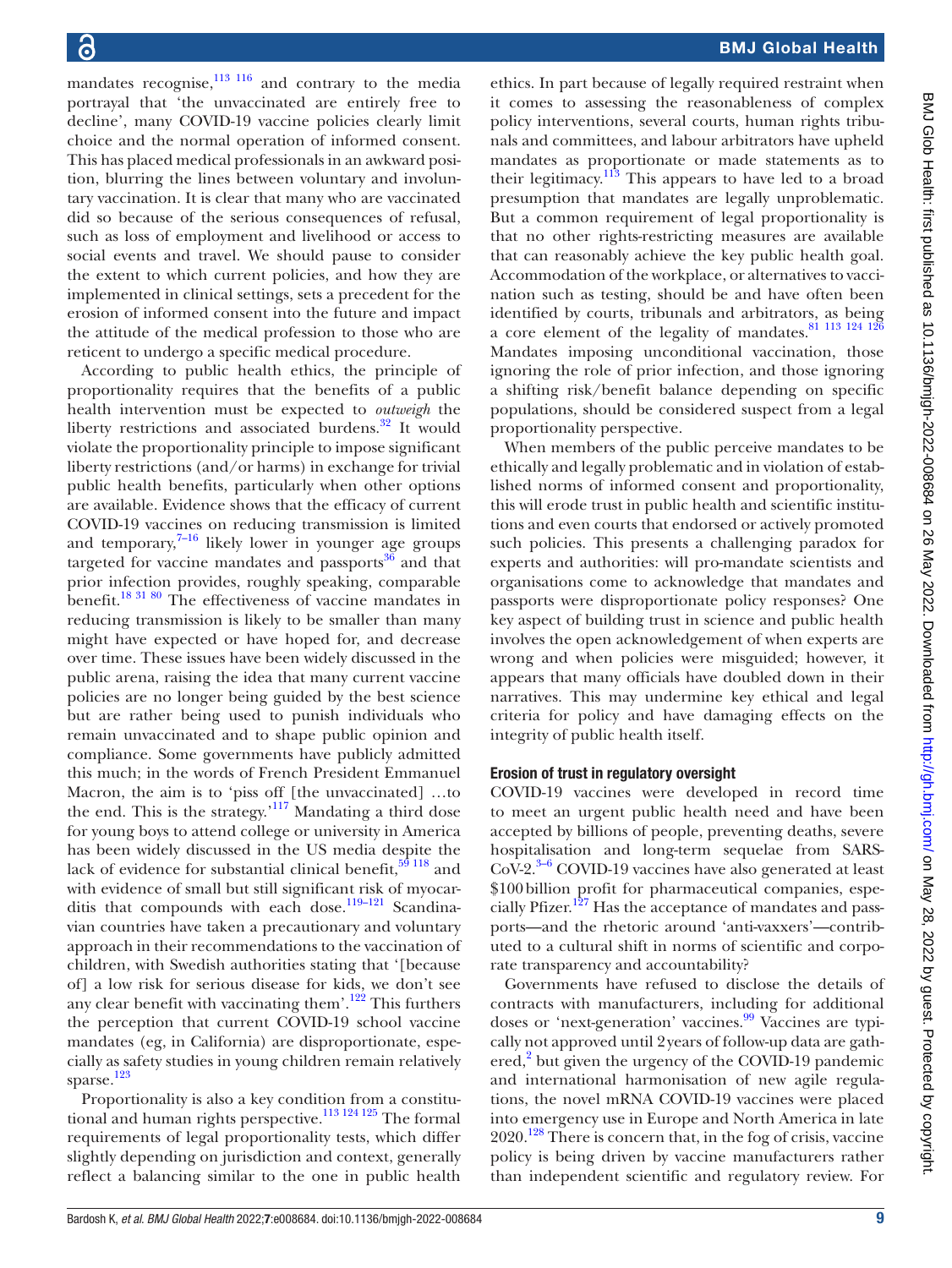example, in April 2021, Moderna informed their investors that they were expecting a robust 'variant booster market' as a source of profits. Similarly, Pfizer CEO Albert Bourla suggested that a fourth dose of vaccine would be necessary, without any clinical trial data or independent evaluation that the benefits of subsequent doses outweigh any risks, nor consideration of the changing clinical dynamics with the Omicron variant. $^{118}$  This only adds to distrust over decision-making around vaccine use and ensuing mandates. The public is aware of the history of corporate pharmaceutical malfeasance and criminal and civil settlements in the billions of dollars, including with Pfizer, in part resulting from marketing practices and misrepresentation of safety and efficacy of medicines.<sup>[50 51 129](#page-11-15)</sup>

The nature of mandates, passports and restrictions has increased public demands for scientific accountability and transparency—shown to be fundamental to building long-term confidence in vaccination. $130$  This has increased the need to diligently track all safety signals for adverse effects in specific demographics $131$  and explore trends in overall population mortality and potential non-specific effects.[132](#page-13-14) However, the original clinical trial data remain unavailable for independent scientific scrutiny<sup>[50 51](#page-11-15)</sup>; a whistleblower raised important concerns about data integrity and regulatory oversight practices at a contract company helping with Pfizer's clinical trials in the USA.[133](#page-13-15) After a Freedom of Information Act (FOIA) request by a civil society group (see: [https://phmpt.org\)](https://phmpt.org), the US Food and Drug Administration (FDA) requested (ultimately denied by a federal judge) 75 years to fully release internal documents and communications related to the regulatory process between FDA and Pfizer. In September 2021, an FDA advisory committee voted 16–2 against boosting healthy young adults in the USA but was over-ridden by the White House and CDC, leading to the resignation of two top FDA vaccine experts.<sup>118</sup> Such efforts have only increased the perception that regulatory agencies are 'captured' by industry and would conveniently ignore a higher than usual adverse effect ratio to control the pandemic. Concerns have been raised about the lack of due process in vaccine injury compensation claims for the COVID-19 vaccines, $\frac{100}{2}$  $\frac{100}{2}$  $\frac{100}{2}$  which are to be borne by governments and not pharmaceutical companies. A video of a US congressional roundtable on COVID-19 vaccine adverse events with medically confirmed vaccine-injured individuals from the original clinical trials, a US military clinician and Peter Doshi (senior editor of the BMJ) was permanently removed by YouTube. $134$  These practices do not reinforce confidence that authorities are being transparent or applying optimal standards for regulatory safety, efficacy and quality for these novel vaccines—standards which should arguably be more stringent given the legal precedent for mandates and passports.

The adoption of new vaccination policies has provoked backlash, resistance and polarisation. It is important to emphasise that these policies are not viewed as 'incentives' or 'nudges' by substantial proportions of population[s25–28 41 45](#page-11-30) especially in marginalised, underserved or low COVID-19-risk groups. Denying individuals education, livelihoods, medical care or social life unless they get vaccinated—especially in light of the limitations with the current vaccines—is arguably in tension with constitutional and bioethical principles, especially in liberal democracies. $30-33$  While public support consolidated behind these policies in many countries, we should acknowledge that ethical frameworks were designed to ensure that rights and liberties are respected even during public health emergencies.

Vaccination policies can be an important tool in the promotion of the right to health, but they need to be proportionate and designed to achieve a clearly defined goal. Some of those supporting current restrictions based on vaccination status $^{116}$  seem to accept too easily that these measures are indeed proportionate; that they are not more restrictive than necessary; that they are effective in preventing transmission and protecting the healthcare system from collapse; and that there are no options available other than punitive mandates, passports and segregated restrictions. As illustrated above, we believe that current vaccine policies have failed on these fronts and are no longer fit for purpose.

We encourage social and behavioural scientists, bioethicists, epidemiologists, legal scholars, and others to assess the benefits and harms of COVID-19 vaccination policies, along with wider open multidisciplinary discussion and debate. Empirical assessments may or may not validate the concerns presented in this paper—but their generation is critical in engagement with politicians, scientists, and organisations to reconsider current policies affecting those who remain unvaccinated as well as those who vaccinated due to threats and pressure. COVID-19 will not be the last public health emergency and it remains critical that we understand the reasons these approaches were adopted and provide robust evidence to improve future policymaking in times of health emergencies. $135$  If not, the proclivity for mandates, passports, restrictions, fines and punishments is likely to become an accepted policy response for the next pandemic irrespective of whether such policies are truly effective, ethical and socially harmful.

If current policies are to continue, public healthassociated bureaucracies and society will have to increase coercion to address current and future resistance and, in the process, come to leverage strategies more consistent with policing than public health. We may also see political forces double down and use people who have chosen not to get vaccinated as a collective, psychological and political tool to scapegoat and reinforce a false notion of safety among vaccinated people as they yearn to resume social and economic life. Policymakers should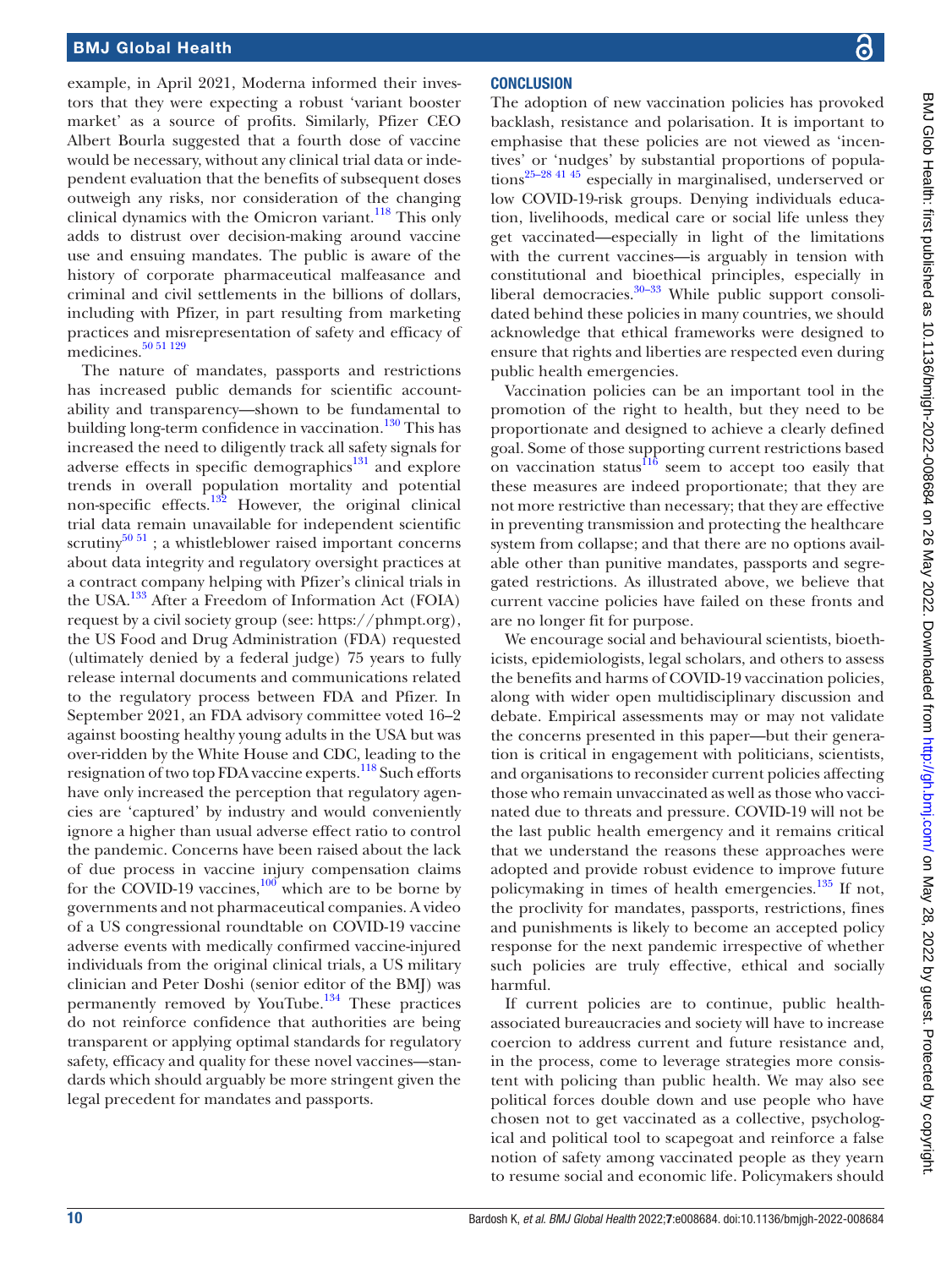## BMJ Global Health

reflect on the necessity of enforcing what is essentially a new two-tier, segregated social system and how this will affect different social groups now and into the future behaviourally, politically and socioeconomically—as well as the impact of such policies on the integrity of science and public health itself.

There are other options to address the pandemic and it is not too late to return to non-coercive public health measures, including pro-social language and community leadership for vaccination, especially to protect high-risk groups[.7](#page-10-2) Future investments in public health capacity, especially health providers who build relationships of trust working in communities, will be essential to engage in positive reforms. Improving data transparency, media independence and broad public debate and scrutiny about COVID-19 vaccine policies will also be essential to maintain population trust, help people better understand the risks and benefits of the continued use of current vaccines, and to inform research on improvements and future policies.

#### Author affiliations

<sup>1</sup>School of Public Health, University of Washington, Seattle, Washington, USA <sup>2</sup>Division of Infection Medicine, University of Edinburgh, Edinburgh, UK

<sup>3</sup>Department of Infectious Disease Epidemiology, London School of Hygiene & Tropical Medicine, London, UK

4 Berman Institute of Bioethics, Johns Hopkins University, Baltimore, Maryland, USA 5 Oxford-Johns Hopkins Global Infectious Disease Collaborative (GLIDE), University of Oxford, Oxford, UK

<sup>6</sup>Ethox and the Wellcome Centre for Ethics and Humanities, University of Oxford, Oxford, UK

<sup>7</sup>Intensive Care National Audit and Research Centre (ICNARC), London, UK <sup>8</sup>Department of Medical Statistics, London School of Hygiene and Tropical Medicine, London, UK

<sup>9</sup> Faculty of Law and Dalla Lana School of Public Health, University of Toronto, Toronto, Ontario, Canada

<sup>10</sup>Department of Global Health and Social Medicine, Harvard Medical School, Boston, Massachusetts, USA

<sup>11</sup> Department of Pediatrics (Infectious Diseases), Dalhousie University, Halifax, Nova Scotia, Canada

<sup>12</sup>Department of Epidemiology, Johns Hopkins School of Public Health, Baltimore, Maryland, USA

Twitter Kevin Bardosh [@KevinBardosh](https://twitter.com/KevinBardosh) and Euzebiusz Jamrozik [@ID\\_ethics](https://twitter.com/ID_ethics)

Acknowledgements We would like to thank an anonymous reviewer for their critical feedback on an early draft.

Contributors KLB wrote the original draft. All authors contributed substantially to the development, revision and finalisation of the manuscript.

Funding Funding was provided to KLB through a Wellcome Trust Society and Ethics Fellowship (10892/B/15/ZE). EJ and RG-A also received funding from the Wellcome Trust UK (grant numbers 221719 (RG-A and EJ) and 216355 (EJ)). TL received funding from two University of Toronto Connaught grants: Advancing Anti-Corruption, Transparency and Accountability Mechanisms to Tackle Corruption in the Pharmaceutical System, and Advancing Rights-based Access to COVID-19 Vaccines as part of Universal Health Coverage.

Competing interests Within the past 2 years, AdF was involved in Vaccine Confidence Project collaborative grants with Janssen Pharmaceutica outside of the submitted work and holds a Merck grant to investigate COVID-19 vaccine attitudes.

Patient consent for publication Not required.

Ethics approval Not applicable.

Provenance and peer review Not commissioned; externally peer reviewed.

Data availability statement There are no data in this work.

**Open access** This is an open access article distributed in accordance with the Creative Commons Attribution Non Commercial (CC BY-NC 4.0) license, which permits others to distribute, remix, adapt, build upon this work non-commercially, and license their derivative works on different terms, provided the original work is properly cited, appropriate credit is given, any changes made indicated, and the use is non-commercial. See:<http://creativecommons.org/licenses/by-nc/4.0/>.

### ORCID iD

Euzebiusz Jamrozik<http://orcid.org/0000-0001-5940-602X>

### <span id="page-10-0"></span>**REFERENCES**

- Schaffer DeRoo S, Pudalov NJ, Fu LY. Planning for a COVID-19 vaccination program. *[JAMA](http://dx.doi.org/10.1001/jama.2020.8711)* 2020;323:2458–9.
- <span id="page-10-9"></span>2 Rosenbaum L. Escaping Catch-22 - Overcoming Covid Vaccine Hesitancy. *[N Engl J Med](http://dx.doi.org/10.1056/NEJMms2101220)* 2021;384:1367–71.
- <span id="page-10-1"></span>3 León TM, Dorabawila V, Nelson L, *et al*. COVID-19 Cases and Hospitalizations by COVID-19 Vaccination Status and Previous COVID-19 Diagnosis - California and New York, May-November 2021. *[MMWR Morb Mortal Wkly Rep](http://dx.doi.org/10.15585/mmwr.mm7104e1)* 2022;71:125–31.
- 4 Andrews N, Tessier E, Stowe J, *et al*. Duration of protection against mild and severe disease by Covid-19 vaccines. *[N Engl J Med](http://dx.doi.org/10.1056/NEJMoa2115481)* 2022;386:340–50.
- 5 Nordström P, Ballin M, Nordström A. Risk of infection, hospitalisation, and death up to 9 months after a second dose of COVID-19 vaccine: a retrospective, total population cohort study in Sweden. *[Lancet](http://dx.doi.org/10.1016/S0140-6736(22)00089-7)* 2022;399:814–23.
- 6 Rotshild V, Hirsh-Raccah B, Miskin I, *et al*. Comparing the clinical efficacy of COVID-19 vaccines: a systematic review and network meta-analysis. *[Sci Rep](http://dx.doi.org/10.1038/s41598-021-02321-z)* 2021;11:1–9.
- <span id="page-10-2"></span>7 McIntyre PB, Aggarwal R, Jani I, *et al*. COVID-19 vaccine strategies must focus on severe disease and global equity. *[Lancet](http://dx.doi.org/10.1016/S0140-6736(21)02835-X)* 2022;399:406–10.
- <span id="page-10-3"></span>8 Chemaitelly H, Tang P, Hasan MR, *et al*. Waning of BNT162b2 vaccine protection against SARS-CoV-2 infection in Qatar. *[N Engl J](http://dx.doi.org/10.1056/NEJMoa2114114)  [Med](http://dx.doi.org/10.1056/NEJMoa2114114)* 2021;385:e83.
- 9 Eyre DW, Taylor D, Purver M, *et al*. Effect of Covid-19 vaccination on transmission of alpha and delta variants. *[N Engl J Med](http://dx.doi.org/10.1056/NEJMoa2116597)* 2022;386:744–56.
- 10 Goldberg Y, Mandel M, Bar-On YM, *et al*. Waning immunity after the BNT162b2 vaccine in Israel. *[N Engl J Med](http://dx.doi.org/10.1056/NEJMoa2114228)* 2021;385:e85.
- 11 Kissler SM, Fauver JR, Mack C, *et al*. Viral dynamics of SARS-CoV-2 variants in vaccinated and unvaccinated persons. *[N Engl J](http://dx.doi.org/10.1056/NEJMc2102507)  [Med](http://dx.doi.org/10.1056/NEJMc2102507)* 2021;385:2489–91.
- 12 Levin EG, Lustig Y, Cohen C, *et al*. Waning immune humoral response to BNT162b2 Covid-19 vaccine over 6 months. *[N Engl J](http://dx.doi.org/10.1056/NEJMoa2114583)  [Med](http://dx.doi.org/10.1056/NEJMoa2114583)* 2021;385:e84.
- 13 Fabiani M, Puopolo M, Morciano C, *et al*. Effectiveness of mRNA vaccines and waning of protection against SARS-CoV-2 infection and severe covid-19 during predominant circulation of the delta variant in Italy: retrospective cohort study. *[BMJ](http://dx.doi.org/10.1136/bmj-2021-069052)* 2022;376:e069052.
- <span id="page-10-4"></span>14 Ferdinands JM, Rao S, Dixon BE, *et al*. Waning 2-Dose and 3-Dose Effectiveness of mRNA Vaccines Against COVID-19- Associated Emergency Department and Urgent Care Encounters and Hospitalizations Among Adults During Periods of Delta and Omicron Variant Predominance - VISION Network, 10 States, August 2021-January 2022. *[MMWR Morb Mortal Wkly Rep](http://dx.doi.org/10.15585/mmwr.mm7107e2)* 2022;71:255.
- 15 Levine-Tiefenbrun M, Yelin I, Alapi H, *et al*. Waning of SARS-CoV-2 booster viral-load reduction effectiveness. *[Nat Commun](http://dx.doi.org/10.1038/s41467-022-28936-y)* 2022;13:1–4.
- <span id="page-10-5"></span>16 Singanayagam A, Hakki S, Dunning J, *et al*. Community transmission and viral load kinetics of the SARS-CoV-2 delta (B.1.617.2) variant in vaccinated and unvaccinated individuals in the UK: a prospective, longitudinal, cohort study. *[Lancet Infect Dis](http://dx.doi.org/10.1016/S1473-3099(21)00648-4)* 2022;22:183–95.
- <span id="page-10-6"></span>17 Fowlkes AL, Yoon SK, Lutrick K, *et al*. Effectiveness of 2-Dose BNT162b2 (Pfizer BioNTech) mRNA Vaccine in Preventing SARS-CoV-2 Infection Among Children Aged 5-11 Years and Adolescents Aged 12-15 Years - PROTECT Cohort, July 2021-February 2022. *[MMWR Morb Mortal Wkly Rep](http://dx.doi.org/10.15585/mmwr.mm7111e1)* 2022;71:422.
- <span id="page-10-7"></span>18 Kojima N, Klausner JD. Protective immunity after recovery from SARS-CoV-2 infection. *[Lancet Infect Dis](http://dx.doi.org/10.1016/S1473-3099(21)00676-9)* 2022;22:12–14.
- 19 Block J. Vaccinating people who have had covid-19: why doesn't natural immunity count in the US? *[BMJ](http://dx.doi.org/10.1136/bmj.n2101)* 2021;374:n2101.
- <span id="page-10-8"></span>20 Paterlini M. Covid-19: Italy sees protests against mandatory health passports for workplaces. *[BMJ](http://dx.doi.org/10.1136/bmj.n2575)* 2021;375:n2575.
- 21 Dyer O. Covid-19: Ottawa declares emergency as truckers' protest continues. *[BMJ](http://dx.doi.org/10.1136/bmj.o352)* 2022;376:o352.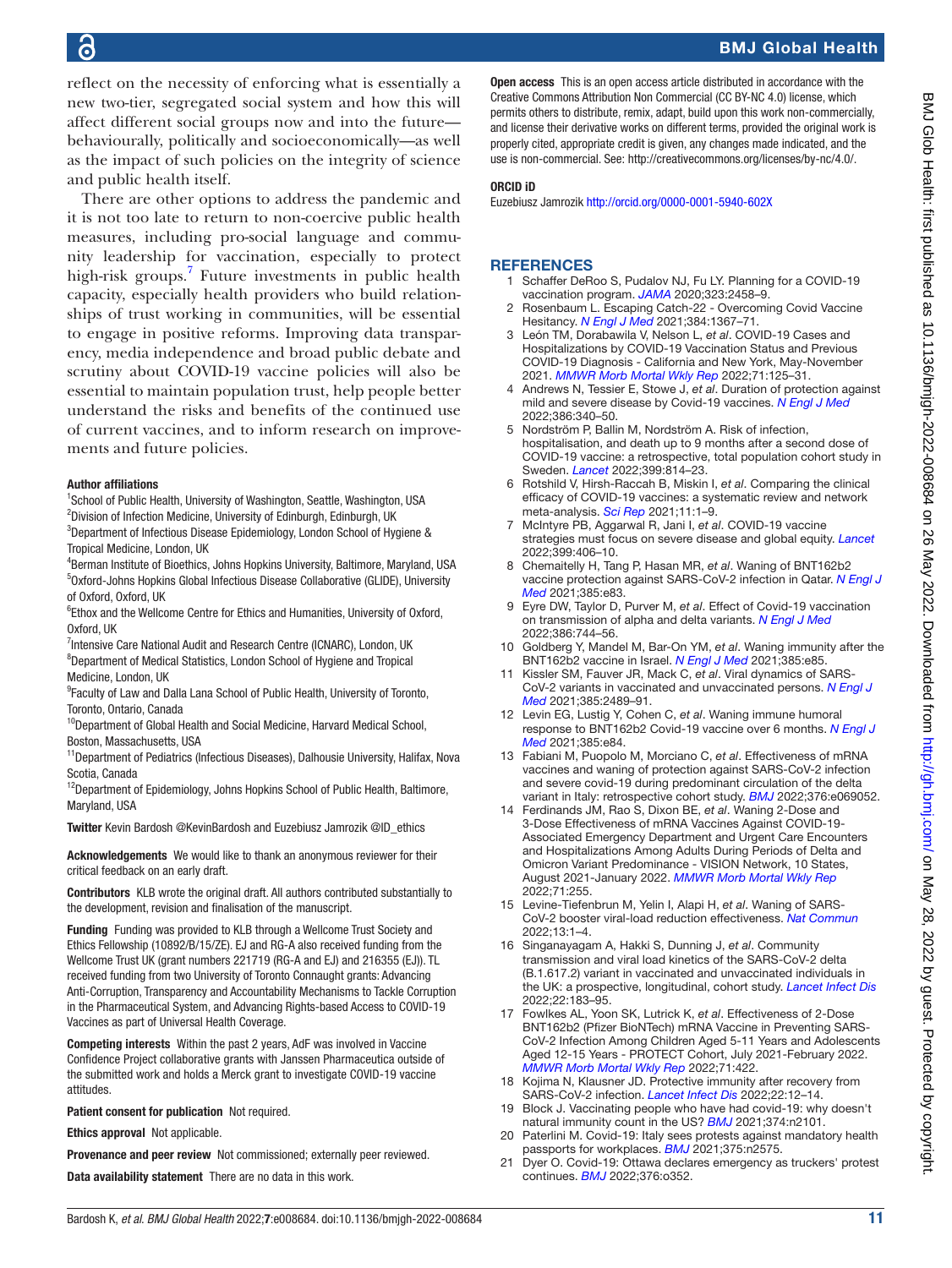## BMJ Global Health

- <span id="page-11-0"></span>22 Omer SB, Betsch C, Leask J. Mandate vaccination with care. *[Nature](http://dx.doi.org/10.1038/d41586-019-02232-0)* 2019;571:469–72.
- <span id="page-11-1"></span>23 The Guardian. Macron tells critics: vaccine passport will protect all our freedoms, 2022. Available: [https://www.theguardian.com/](https://www.theguardian.com/world/2021/aug/08/macron-tells-critics-vaccine-passport-will-protect-all-our-freedoms) [world/2021/aug/08/macron-tells-critics-vaccine-passport-will](https://www.theguardian.com/world/2021/aug/08/macron-tells-critics-vaccine-passport-will-protect-all-our-freedoms)[protect-all-our-freedoms](https://www.theguardian.com/world/2021/aug/08/macron-tells-critics-vaccine-passport-will-protect-all-our-freedoms) [Accessed 27 Jan 2022].
- 24 NSW Government. New freedoms for vaccinated first step on state roadmap out of COVID, 2021. Available: [https://www.health.nsw.](https://www.health.nsw.gov.au/news/Pages/20210826_01.aspx) [gov.au/news/Pages/20210826\\_01.aspx](https://www.health.nsw.gov.au/news/Pages/20210826_01.aspx) [Accessed 26 Aug 2021].
- <span id="page-11-30"></span>25 Juen CM, Jankowski M, Huber RA. Who wants COVID-19 vaccination to be compulsory? the impact of Party cues, left-right ideology, and populism. politics 2021.
- 26 Graeber D, Schmidt-Petri C, Schröder C. Attitudes on voluntary and mandatory vaccination against COVID-19: evidence from Germany. *[PLoS One](http://dx.doi.org/10.1371/journal.pone.0248372)* 2021;16:e0248372.
- 27 Gagneux-Brunon A, Botelho-Nevers E, Bonneton M, *et al*. Public opinion on a mandatory COVID-19 vaccination policy in France: a cross-sectional survey. *[Clin Microbiol Infect](http://dx.doi.org/10.1016/j.cmi.2021.10.016)* 2022;28:433–9.
- 28 Smith DT, Attwell K, Evers U. Support for a COVID-19 vaccine mandate in the face of safety concerns and political affiliations: an Australian study. *[Politics](http://dx.doi.org/10.1177/02633957211009066)* 2021:026339572110090.
- <span id="page-11-2"></span>29 Turcotte-Tremblay A-M, Gali Gali IA, Ridde V. The unintended consequences of COVID-19 mitigation measures matter: practical guidance for investigating them. *[BMC Med Res Methodol](http://dx.doi.org/10.1186/s12874-020-01200-x)* 2021;21:1–17.
- <span id="page-11-31"></span>30 Bavli I, Sutton B, Galea S. Harms of public health interventions against covid-19 must not be ignored. *[BMJ](http://dx.doi.org/10.1136/bmj.m4074)* 2020;371:m4074 <https://www.bmj.com/content/371/bmj.m4074>
- <span id="page-11-3"></span>31 Pugh J, Wilkinson D, Brown RCH. The unnaturalistic fallacy: COVID-19 vaccine mandates should not discriminate against natural immunity. Journal of medical ethics 2022.
- <span id="page-11-32"></span>32 Williams BM. The ethics of selective mandatory vaccination for COVID-19. *[Public Health Ethics](http://dx.doi.org/10.1093/phe/phab028)* 2021;383:phab028.
- 33 Rodger D, Blackshaw BP. *COVID-19 vaccination should not be mandatory for health and social care workers*. The New Bioethics, 2022: 1–13.
- <span id="page-11-4"></span>34 de Figueiredo A, Karafillakis E, Larson HJ. State of vaccine confidence in the EU and UK, 2020. Available: [https://](https://heatinformatics.com/sites/default/files/images-videosFileContent/2020_confidence_rep_en.pdf) [heatinformatics.com/sites/default/files/images-videosFileContent/](https://heatinformatics.com/sites/default/files/images-videosFileContent/2020_confidence_rep_en.pdf) [2020\\_confidence\\_rep\\_en.pdf](https://heatinformatics.com/sites/default/files/images-videosFileContent/2020_confidence_rep_en.pdf)
- 35 Ritchie H, Mathieu E, Rodés-Guirao L, *et al*. Coronavirus pandemic (COVID-19). Available: [https://ourworldindata.org/covid](https://ourworldindata.org/covid-vaccinations)[vaccinations](https://ourworldindata.org/covid-vaccinations)
- <span id="page-11-5"></span>36 Mills MC, Rüttenauer T. The effect of mandatory COVID-19 certificates on vaccine uptake: synthetic-control modelling of six countries. *[Lancet Public Health](http://dx.doi.org/10.1016/S2468-2667(21)00273-5)* 2022;7:e15–22.
- 37 Albarracin D, Jung H, Song W, *et al*. Rather than inducing psychological reactance, requiring vaccination strengthens intentions to vaccinate in US populations. *[Sci Rep](http://dx.doi.org/10.1038/s41598-021-00256-z)* 2021;11:1–9.
- 38 Karaivanov A, Kim D, Lu SE. *COVID-19 vaccination mandates and vaccine uptake*. Cambridge, MA, USA: National Bureau of Economic Research, 2021.
- 39 Walkowiak MP, Walkowiak JB, Walkowiak D. COVID-19 Passport as a factor determining the success of national vaccination campaigns: does it work? the case of Lithuania vs. Poland. *[Vaccines](http://dx.doi.org/10.3390/vaccines9121498)* 2021;9:1498.
- <span id="page-11-6"></span>40 Drury J, Mao G, John A, *et al*. Behavioural responses to Covid-19 health certification: a rapid review. *[BMC Public Health](http://dx.doi.org/10.1186/s12889-021-11166-0)* 2021;21:1–16.
- <span id="page-11-7"></span>41 Porat T, Burnell R, Calvo RA, *et al*. "Vaccine Passports" May Backfire: Findings from a Cross-Sectional Study in the UK and Israel on Willingness to Get Vaccinated against COVID-19. *[Vaccines](http://dx.doi.org/10.3390/vaccines9080902)* 2021;9:902.
- <span id="page-11-8"></span>42 Sprengholz P, Felgendreff L, Böhm R, *et al*. Vaccination policy reactance: predictors, consequences, and countermeasures. *[J](http://dx.doi.org/10.1177/13591053211044535)  [Health Psychol](http://dx.doi.org/10.1177/13591053211044535)* 2022;27:1394–407.
- 43 Sprengholz P, Betsch C, Böhm R. Reactance revisited: consequences of mandatory and scarce vaccination in the case of COVID19. *Applied Psychology: Health and Well‐Being* 2021;13:986–95.
- <span id="page-11-9"></span>44 Sprengholz P, Betsch C. Herd immunity communication counters detrimental effects of selective vaccination mandates: experimental evidence. *[EClinicalMedicine](http://dx.doi.org/10.1016/j.eclinm.2020.100352)* 2020;22:100352.
- <span id="page-11-10"></span>45 de Figueiredo A, Larson HJ, Reicher SD. The potential impact of vaccine passports on inclination to accept COVID-19 vaccinations in the United Kingdom: evidence from a large cross-sectional survey and modeling study. *[EClinicalMedicine](http://dx.doi.org/10.1016/j.eclinm.2021.101109)* 2021;40:101109.
- <span id="page-11-11"></span>46 Bell S, Clarke R, Mounier-Jack S, *et al*. Parents' and guardians' views on the acceptability of a future COVID-19 vaccine: a multimethods study in England. *[Vaccine](http://dx.doi.org/10.1016/j.vaccine.2020.10.027)* 2020;38:7789–98.
- <span id="page-11-12"></span>Jørgensen FJ, Bor A, Petersen MB. Increased pressure leads to decreased trust among the unvaccinated: effects of the announcement of the re-introduction of Covid passports in Denmark. *PsyArViv*2021. not peer reviewed.
- <span id="page-11-13"></span>48 Ward JK, Gauna F, Gagneux-Brunon A, *et al*. The French health pass holds lessons for mandatory COVID-19 vaccination. *[Nat Med](http://dx.doi.org/10.1038/s41591-021-01661-7)* 2022;28:232–5.
- <span id="page-11-14"></span>49 Beatty AL, Peyser ND, Butcher XE, *et al*. Analysis of COVID-19 vaccine type and adverse effects following vaccination. *[JAMA](http://dx.doi.org/10.1001/jamanetworkopen.2021.40364)  [Netw Open](http://dx.doi.org/10.1001/jamanetworkopen.2021.40364)* 2021;4:e2140364.
- <span id="page-11-15"></span>50 Doshi P, Godlee F, Abbasi K. Covid-19 vaccines and treatments: we must have RAW data, now. *[BMJ](http://dx.doi.org/10.1136/bmj.o102)* 2022;376:o102.
- 51 Tanveer S, Rowhani-Farid A, Hong K, *et al*. Transparency of COVID-19 vaccine trials: decisions without data. *[BMJ Evid Based](http://dx.doi.org/10.1136/bmjebm-2021-111735)  [Med](http://dx.doi.org/10.1136/bmjebm-2021-111735)* 2021. doi:10.1136/bmjebm-2021-111735. [Epub ahead of print: 09 Aug 2021].
- <span id="page-11-16"></span>52 Ledford H. COVID vaccines and blood clots: five key questions. *[Nature](http://dx.doi.org/10.1038/d41586-021-00998-w)* 2021;592:495–6.
- <span id="page-11-17"></span>53 Munro C. Covid-19: boys are more at risk of myocarditis after vaccination than of hospital admission for covid. *[BMJ](http://dx.doi.org/10.1136/bmj.n2251)* 2021;374:n2251.
- <span id="page-11-18"></span>54 Male V. Menstrual changes after covid-19 vaccination. *[BMJ](http://dx.doi.org/10.1136/bmj.n2211)* 2021;374:n2211.
- <span id="page-11-19"></span>55 Reuters. Who against making coronavirus vaccine mandatory, 2020. Available: [https://www.reuters.com/business/healthcareph](https://www.reuters.com/business/healthcarepharmaceuticals/who-does-not-envisage-covid-19-vaccines-being-made-mandatory-2020-12-11/) [armaceuticals/who-does-not-envisage-covid-19-vaccines-being](https://www.reuters.com/business/healthcarepharmaceuticals/who-does-not-envisage-covid-19-vaccines-being-made-mandatory-2020-12-11/)[made-mandatory-2020-12-11/](https://www.reuters.com/business/healthcarepharmaceuticals/who-does-not-envisage-covid-19-vaccines-being-made-mandatory-2020-12-11/)
- <span id="page-11-20"></span>Druml C, Czech H. A pandemic is no private matter: the COVID-19 vaccine mandate in Austria. *[Lancet Respir Med](http://dx.doi.org/10.1016/S2213-2600(22)00063-7)* 2022;10:S2213–600.
- 57 Burki T. COVID-19 vaccine mandates in Europe. *[Lancet Infect Dis](http://dx.doi.org/10.1016/S1473-3099(21)00776-3)* 2022;22:27–8.
- <span id="page-11-21"></span>58 Luster T, Albin E, Gross A, *et al*. Promoting Vaccination from a Human Rights and Equity Perspective: Lessons from the Israeli "Green Pass". *[European Journal of Risk Regulation](http://dx.doi.org/10.1017/err.2021.36)* 2021;12:308–20.
- <span id="page-11-22"></span>59 Block J. US college covid-19 vaccine mandates don't consider immunity or pregnancy, and may run foul of the law. *[BMJ](http://dx.doi.org/10.1136/bmj.n1397)* 2021;373:n1397.
- <span id="page-11-23"></span>60 Savulescu J, Giubilini A. Shaming unvaccinated has got to stop. We've turned into an angry mob and it's getting ugly. The Conversation, 2021. Available: [https://theconversation.com/](https://theconversation.com/shaming-unvaccinated-people-has-to-stop-weve-turned-into-an-angry-mob-and-its-getting-ugly-173137) [shaming-unvaccinated-people-has-to-stop-weve-turned-into-an](https://theconversation.com/shaming-unvaccinated-people-has-to-stop-weve-turned-into-an-angry-mob-and-its-getting-ugly-173137)[angry-mob-and-its-getting-ugly-173137](https://theconversation.com/shaming-unvaccinated-people-has-to-stop-weve-turned-into-an-angry-mob-and-its-getting-ugly-173137)
- <span id="page-11-24"></span>61 Korn L, Böhm R, Meier NW, *et al*. Vaccination as a social contract. *[Proc Natl Acad Sci U S A](http://dx.doi.org/10.1073/pnas.1919666117)* 2020;117:14890–9.
- <span id="page-11-25"></span>Kampf G. COVID-19: stigmatising the unvaccinated is not justified. *[The Lancet](http://dx.doi.org/10.1016/S0140-6736(21)02243-1)* 2021;398:1871.
- <span id="page-11-28"></span>63 Miyachi T, Takita M, Senoo Y, *et al*. Lower trust in national government links to NO history of vaccination. *[Lancet](http://dx.doi.org/10.1016/S0140-6736(19)32686-8)* 2020;395:31–2.
- 64 Cook EJ, Elliott E, Gaitan A, *et al*. Vaccination against COVID-19: factors that influence vaccine Hesitancy among an ethnically diverse community in the UK. *[Vaccines](http://dx.doi.org/10.3390/vaccines10010106)* 2022;10:106.
- 65 Razai MS, Osama T, McKechnie DGJ, *et al*. Covid-19 vaccine hesitancy among ethnic minority groups. *[BMJ](http://dx.doi.org/10.1136/bmj.n513)* 2021;372:n513.
- 66 Kamal A, Hodson A, Pearce JM. A rapid systematic review of factors influencing COVID-19 vaccination uptake in minority ethnic groups in the UK. *[Vaccines](http://dx.doi.org/10.3390/vaccines9101121)* 2021;9:1121.
- <span id="page-11-26"></span>American Medical Association. Can physicians decline unvaccinated patients? 2021. Available: [https://www.ama-assn.](https://www.ama-assn.org/delivering-care/ethics/can-physicians-decline-unvaccinated-patients) [org/delivering-care/ethics/can-physicians-decline-unvaccinated](https://www.ama-assn.org/delivering-care/ethics/can-physicians-decline-unvaccinated-patients)[patients](https://www.ama-assn.org/delivering-care/ethics/can-physicians-decline-unvaccinated-patients)
- <span id="page-11-27"></span>68 Larson HJ, Clarke RM, Jarrett C, *et al*. Measuring trust in vaccination: a systematic review. *[Hum Vaccin Immunother](http://dx.doi.org/10.1080/21645515.2018.1459252)* 2018;14:1599–609.
- 69 Lazarus JV, Ratzan SC, Palayew A, *et al*. A global survey of potential acceptance of a COVID-19 vaccine. *[Nat Med](http://dx.doi.org/10.1038/s41591-020-1124-9)* 2021;27:225–8.
- 70 de Figueiredo A, Larson HJ. Exploratory study of the global intent to accept COVID-19 vaccinations. *[Commun Med](http://dx.doi.org/10.1038/s43856-021-00027-x)* 2021;1:1–10.
- 71 Hotez P, Batista C, Ergonul O, *et al*. Correcting COVID-19 vaccine misinformation: Lancet Commission on COVID-19 vaccines and therapeutics Task force members. *[EClinicalMedicine](http://dx.doi.org/10.1016/j.eclinm.2021.100780)* 2021;33:100780.
- <span id="page-11-29"></span>72 Petersen MB, Bor A, Jørgensen F, *et al*. Transparent communication about negative features of COVID-19 vaccines decreases acceptance but increases trust. *[Proc Natl Acad Sci U S A](http://dx.doi.org/10.1073/pnas.2024597118)* 2021;118:e2024597118.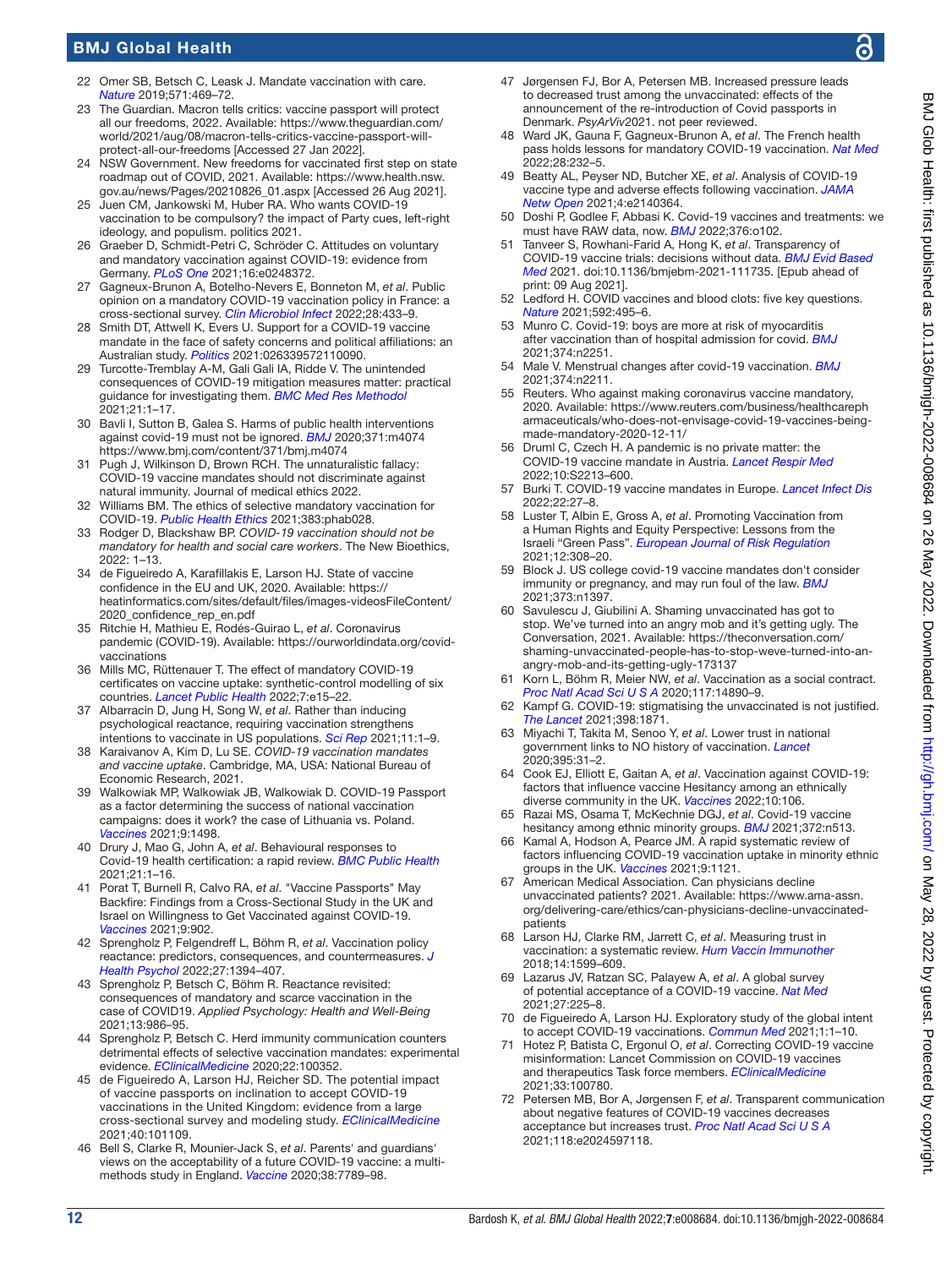## ൳

## BMJ Global Health

- <span id="page-12-1"></span>73 Sturm T, Albrecht T. 'Constituent Covid-19 apocalypses: contagious conspiracism, 5G, and viral vaccinations'. *[Anthropol](http://dx.doi.org/10.1080/13648470.2020.1833684)  [Med](http://dx.doi.org/10.1080/13648470.2020.1833684)* 2021;28:122–39.
- <span id="page-12-2"></span>74 Schwab K. *The fourth industrial revolution*. Geneva: World Economic Forum, 2016.
- 75 Zuboff S. *The age of surveillance capitalism: the fight for a human future at the new frontier of power*. New York: Public Affairs, 2019.
- <span id="page-12-3"></span>76 McHugh KJ, Jing L, Severt SY, *et al*. Biocompatible near-infrared quantum dots delivered to the skin by microneedle patches record vaccination. *[Sci Transl Med](http://dx.doi.org/10.1126/scitranslmed.aay7162)* 2019;11:eaay7162.
- <span id="page-12-4"></span>77 Teh C. A Swedish company has created a microchip that allows users to carry their COVID vaccine passport under their skin. insider, 2021. Available: [https://www.insider.com/swedish-firm](https://www.insider.com/swedish-firm-under-skin-microchip-for-covid-19-passes-2021-12)[under-skin-microchip-for-covid-19-passes-2021-12](https://www.insider.com/swedish-firm-under-skin-microchip-for-covid-19-passes-2021-12)
- <span id="page-12-5"></span>78 Coombes R, Davies M. Facebook versus *The BMJ*: when fact checking goes wrong. *[BMJ](http://dx.doi.org/10.1136/bmj.o95)* 2022;376:o95.
- <span id="page-12-6"></span>79 The Royal Society. The online information environment: Understanding how the internet shapes people's engagement with scientific information, 2021. Available: [http://ti-health.org/](http://ti-health.org/wp-content/uploads/2021/05/For-Whose-Benefit-Transparency-International.pdf) [wp-content/uploads/2021/05/For-Whose-Benefit-Transparency-](http://ti-health.org/wp-content/uploads/2021/05/For-Whose-Benefit-Transparency-International.pdf)[International.pdf](http://ti-health.org/wp-content/uploads/2021/05/For-Whose-Benefit-Transparency-International.pdf)
- <span id="page-12-7"></span>80 Gazit S, Shlezinger R, Perez G, *et al*. SARS-CoV-2 naturally acquired immunity vs. vaccine-induced immunity, reinfections versus breakthrough infections: a retrospective cohort study. *[Clin](http://dx.doi.org/10.1093/cid/ciac262)  [Infect Dis](http://dx.doi.org/10.1093/cid/ciac262)* 2022:ciac262.
- <span id="page-12-8"></span>81 Bogg A, Contouris N. Mandatory vaccinations in the workplace: constitutionalizing the managerial prerogative [Internet] Blog Symposium on Mandatory Vaccination Lex-Atlas: Covid-19, 2021. Available: [https://lexatlas-c19.org/mandatory-vaccinations-in-the](https://lexatlas-c19.org/mandatory-vaccinations-in-the-workplace-constitutionalising-the-managerial-prerogative/)[workplace-constitutionalising-the-managerial-prerogative/](https://lexatlas-c19.org/mandatory-vaccinations-in-the-workplace-constitutionalising-the-managerial-prerogative/)
- <span id="page-12-9"></span>82 Reuters. Maine can bar religious exemptions to COVID-19 vaccine mandate, judge rules, 2021. Available: [https://www.reuters.com/](https://www.reuters.com/world/us/maine-can-bar-religious-exemptions-covid-vaccine-mandate-judge-rules-2021-10-13/) [world/us/maine-can-bar-religious-exemptions-covid-vaccine](https://www.reuters.com/world/us/maine-can-bar-religious-exemptions-covid-vaccine-mandate-judge-rules-2021-10-13/)[mandate-judge-rules-2021-10-13/](https://www.reuters.com/world/us/maine-can-bar-religious-exemptions-covid-vaccine-mandate-judge-rules-2021-10-13/)
- <span id="page-12-10"></span>83 Le Grand C. Australia declares Djokovic a risk to civil order and public health [Internet]. The Age, 2022. Available: [https://www.](https://www.theage.com.au/sport/australia-declares-djokovic-a-risk-to-civil-order-and-public-health-20220114-p59oex.html) [theage.com.au/sport/australia-declares-djokovic-a-risk-to-civil](https://www.theage.com.au/sport/australia-declares-djokovic-a-risk-to-civil-order-and-public-health-20220114-p59oex.html)[order-and-public-health-20220114-p59oex.html](https://www.theage.com.au/sport/australia-declares-djokovic-a-risk-to-civil-order-and-public-health-20220114-p59oex.html)
- <span id="page-12-11"></span>84 Djokovic V Minister for immigration, citizenship, migrant services and multicultural Affairs, 2022. Available: [https://www.](https://www.judgments.fedcourt.gov.au/judgments/Judgments/fca/full/2022/2022fcafc0003) [judgments.fedcourt.gov.au/judgments/Judgments/fca/full/2022/](https://www.judgments.fedcourt.gov.au/judgments/Judgments/fca/full/2022/2022fcafc0003) [2022fcafc0003](https://www.judgments.fedcourt.gov.au/judgments/Judgments/fca/full/2022/2022fcafc0003)
- <span id="page-12-12"></span>85 Politico, 2022. Available: [https://www.politico.eu/article/france](https://www.politico.eu/article/france-toughens-its-coronavirus-measures-extends-third-shot-to-all-adults/)[toughens-its-coronavirus-measures-extends-third-shot-to-all](https://www.politico.eu/article/france-toughens-its-coronavirus-measures-extends-third-shot-to-all-adults/)[adults/](https://www.politico.eu/article/france-toughens-its-coronavirus-measures-extends-third-shot-to-all-adults/)
- 86 New York times, 2021. Available: [https://www.nytimes.com/2021/](https://www.nytimes.com/2021/10/03/world/israel-covid-booster.html) [10/03/world/israel-covid-booster.html](https://www.nytimes.com/2021/10/03/world/israel-covid-booster.html)
- <span id="page-12-13"></span>87 Levine J. Vaccine Passports are here to stay. Why worry? the intercept., 2022. Available: [https://theintercept.com/2022/01/01/](https://theintercept.com/2022/01/01/covid-vaccine-passports-surveillance/) [covid-vaccine-passports-surveillance/](https://theintercept.com/2022/01/01/covid-vaccine-passports-surveillance/)
- 88 New York Times. Austria does a U-turn on mandatory vaccinations, Citing milder variant cases, 2022. Available: [https://www.nytimes.](https://www.nytimes.com/2022/03/09/world/europe/austria-covid-vaccine-mandate.html) [com/2022/03/09/world/europe/austria-covid-vaccine-mandate.html](https://www.nytimes.com/2022/03/09/world/europe/austria-covid-vaccine-mandate.html)
- <span id="page-12-14"></span>89 National Federation of independent business V department of labor, occupational safety and health administration, 1595 us \_ no. 21A244 (January 13, 2022).
- <span id="page-12-15"></span>90 Rainey R. Federal court blocks Biden administration's mandate. Politico, 2021. Available: [https://www.npr.org/2022/01/21/](https://www.npr.org/2022/01/21/1074815838/federal-court-blocks-bidens-vaccine-mandate-for-federal-workers) [1074815838/federal-court-blocks-bidens-vaccine-mandate-for](https://www.npr.org/2022/01/21/1074815838/federal-court-blocks-bidens-vaccine-mandate-for-federal-workers)[federal-workers](https://www.npr.org/2022/01/21/1074815838/federal-court-blocks-bidens-vaccine-mandate-for-federal-workers)
- 91 Wise A. The political fight over vaccine mandates deepens despite their effectiveness. [Internet]. NPR, 2021. Available: [https://www.](https://www.npr.org/2021/10/17/1046598351/the-political-fight-over-vaccine-mandates-deepens-despite-their-effectiveness) [npr.org/2021/10/17/1046598351/the-political-fight-over-vaccine](https://www.npr.org/2021/10/17/1046598351/the-political-fight-over-vaccine-mandates-deepens-despite-their-effectiveness)[mandates-deepens-despite-their-effectiveness](https://www.npr.org/2021/10/17/1046598351/the-political-fight-over-vaccine-mandates-deepens-despite-their-effectiveness)
- <span id="page-12-16"></span>92 Pottinger B. South Africa's Looming Vaccine Revolt. Unherd, 2021. Available: [https://unherd.com/2021/12/south-africas-looming](https://unherd.com/2021/12/south-africas-looming-vaccine-revolt/)[vaccine-revolt/](https://unherd.com/2021/12/south-africas-looming-vaccine-revolt/)
- <span id="page-12-17"></span>93 Durbach N. *Bodily matters: the anti-vaccination movement in England, 1853–1907*. Duke University Press, 2005.
- <span id="page-12-18"></span>94 Orr C. Experts warn of violence as alarming demonstration ushers in new era of anti-vaccine fervour. National observer, 2022. Available: [https://www.nationalobserver.com/2022/01/12/analysis/](https://www.nationalobserver.com/2022/01/12/analysis/experts-warn-violence-alarming-demonstration-ushers-new-era-anti-vaccine-fervour) [experts-warn-violence-alarming-demonstration-ushers-new-era](https://www.nationalobserver.com/2022/01/12/analysis/experts-warn-violence-alarming-demonstration-ushers-new-era-anti-vaccine-fervour)[anti-vaccine-fervour](https://www.nationalobserver.com/2022/01/12/analysis/experts-warn-violence-alarming-demonstration-ushers-new-era-anti-vaccine-fervour)
- <span id="page-12-19"></span>95 Alford R. The danger of Politicizing the policing of protests, 2022. Available: [https://macdonaldlaurier.ca/danger-politicizing-policing](https://macdonaldlaurier.ca/danger-politicizing-policing-protests-ryan-alford-inside-policy/)[protests-ryan-alford-inside-policy/](https://macdonaldlaurier.ca/danger-politicizing-policing-protests-ryan-alford-inside-policy/)
- 96 Alford R. The emergencies act is far more dangerous than you think. National post, 2022. Available: [https://nationalpost.com/](https://nationalpost.com/opinion/the-emergencies-act-is-far-more-dangerous-than-you-think-full-comment-with-anthony-furey) [opinion/the-emergencies-act-is-far-more-dangerous-than-you](https://nationalpost.com/opinion/the-emergencies-act-is-far-more-dangerous-than-you-think-full-comment-with-anthony-furey)[think-full-comment-with-anthony-furey](https://nationalpost.com/opinion/the-emergencies-act-is-far-more-dangerous-than-you-think-full-comment-with-anthony-furey)
- <span id="page-12-20"></span>97 Miao H. Who says Covid booster programs limit vaccine supply for poor countries, could prolong pandemic. CNBC, 2021. Available: [https://www.cnbc.com/2021/12/22/who-says-covid-vaccine](https://www.cnbc.com/2021/12/22/who-says-covid-vaccine-booster-programs-will-prolong-pandemic.html)[booster-programs-will-prolong-pandemic.html](https://www.cnbc.com/2021/12/22/who-says-covid-vaccine-booster-programs-will-prolong-pandemic.html)
- <span id="page-12-21"></span>98 Leach M, MacGregor H, Akello G, *et al*. Vaccine anxieties, vaccine preparedness: perspectives from Africa in a Covid-19 era. *[Soc Sci](http://dx.doi.org/10.1016/j.socscimed.2022.114826)  [Med](http://dx.doi.org/10.1016/j.socscimed.2022.114826)* 2022;298:114826.
- <span id="page-12-22"></span>99 Loftus P. Who invented Covid-19 vaccines? Drugmakers battle over patents. The Washington post, 2021. Available: [https://www.wsj.](https://www.wsj.com/articles/who-invented-covid-vaccines-11640726776) [com/articles/who-invented-covid-vaccines-11640726776](https://www.wsj.com/articles/who-invented-covid-vaccines-11640726776)
- <span id="page-12-39"></span>100 Rizvi Z. Pfizer's Power. Public Citizen, 2021. Available: [https://www.](https://www.citizen.org/article/pfizers-power/?eType=EmailBlastContent&eId=9b708ddb-d34d-4dfa-95e4-d4d672a82a1b) [citizen.org/article/pfizers-power/?eType=EmailBlastContent&eId=](https://www.citizen.org/article/pfizers-power/?eType=EmailBlastContent&eId=9b708ddb-d34d-4dfa-95e4-d4d672a82a1b) [9b708ddb-d34d-4dfa-95e4-d4d672a82a1b](https://www.citizen.org/article/pfizers-power/?eType=EmailBlastContent&eId=9b708ddb-d34d-4dfa-95e4-d4d672a82a1b)
- <span id="page-12-23"></span>101 Allen A. Federal vaccine court hasn't helped those whose lives were altered by COVID-19 vaccines. LA Times, 2021. Available: [https://www.latimes.com/science/story/2021-08-17/severe-covid](https://www.latimes.com/science/story/2021-08-17/severe-covid-vaccine-injuries-help-federal-vaccine-court)[vaccine-injuries-help-federal-vaccine-court](https://www.latimes.com/science/story/2021-08-17/severe-covid-vaccine-injuries-help-federal-vaccine-court)
- <span id="page-12-24"></span>102 Guarascio F, Wongcha-um P. Refugees lack COVID shots because drugmakers fear lawsuits, documents show. Reuters, 2021. Available: [https://www.reuters.com/world/refugees-lack-covid](https://www.reuters.com/world/refugees-lack-covid-shots-because-drugmakers-fear-lawsuits-documents-2021-12-16/)[shots-because-drugmakers-fear-lawsuits-documents-2021-12-16/](https://www.reuters.com/world/refugees-lack-covid-shots-because-drugmakers-fear-lawsuits-documents-2021-12-16/)
- <span id="page-12-25"></span>103 Goldman E. How the unvaccinated threaten the vaccinated for COVID-19: a Darwinian perspective. *[Proc Natl Acad Sci U S A](http://dx.doi.org/10.1073/pnas.2114279118)* 2021;118:e2114279118.
- <span id="page-12-26"></span>104 Tasker J. Trudeau promises \$1B to help provinces pay for vaccine passports [Internet]. CBC, 2021. Available: [https://www.cbc.ca/](https://www.cbc.ca/news/politics/trudeau-promises-1b-vaccine-passports-1.6155618) [news/politics/trudeau-promises-1b-vaccine-passports-1.6155618](https://www.cbc.ca/news/politics/trudeau-promises-1b-vaccine-passports-1.6155618)
- <span id="page-12-27"></span>105 Arguedas-Ramírez G. Build that wall! vaccine certificates, passes and passports, the distribution of harms and decolonial global health justice. *[J Glob Ethics](http://dx.doi.org/10.1080/17449626.2021.2002391)* 2021;17:375–87.
- <span id="page-12-28"></span>106 Nuffield Council on Bioethics. New briefing: COVID-19 antibody testing and 'immunity certification, 2020. Available: [https://www.](https://www.nuffieldbioethics.org/news/new-briefing-covid-19-antibody-testing-and-immunity-certification) [nuffieldbioethics.org/news/new-briefing-covid-19-antibody-testing](https://www.nuffieldbioethics.org/news/new-briefing-covid-19-antibody-testing-and-immunity-certification)[and-immunity-certification](https://www.nuffieldbioethics.org/news/new-briefing-covid-19-antibody-testing-and-immunity-certification)
- 107 Milanović M. The compatibility of Covid passes with the Prohibition of discrimination. *Pravni zapisi* 2021;2:357–70.
- <span id="page-12-29"></span>108 Causey K, Fullman N, Sorensen RJD, *et al*. Estimating global and regional disruptions to routine childhood vaccine coverage during the COVID-19 pandemic in 2020: a modelling study. *[Lancet](http://dx.doi.org/10.1016/S0140-6736(21)01337-4)* 2021;398:522–34.
- 109 Gur-Arie R, Jamrozik E, Kingori P. No Jab, no job? Ethical issues in mandatory COVID-19 vaccination of healthcare personnel. *[BMJ](http://dx.doi.org/10.1136/bmjgh-2020-004877)  [Glob Health](http://dx.doi.org/10.1136/bmjgh-2020-004877)* 2021;6:e004877.
- <span id="page-12-30"></span>110 Faragher J. *Nhs vaccine mandate could cost 73,000 staff. personnel today*, 2021.
- <span id="page-12-31"></span>111 Maratta A. Quebec drops vaccination mandate for health-care workers. global news, 2021. Available: [https://globalnews.ca/news/](https://globalnews.ca/news/8346947/quebec-drops-vaccine-mandate-among-health-care-workers/) [8346947/quebec-drops-vaccine-mandate-among-health-care](https://globalnews.ca/news/8346947/quebec-drops-vaccine-mandate-among-health-care-workers/)[workers/](https://globalnews.ca/news/8346947/quebec-drops-vaccine-mandate-among-health-care-workers/)
- <span id="page-12-32"></span>112 McKee M, van Schalkwyk MCI. England's U turn on covid-19 vaccine mandate for NHS staff. *[BMJ](http://dx.doi.org/10.1136/bmj.o353)* 2022;376:o353.
- <span id="page-12-33"></span>113 King J, Ferraz O. Legal, constitutional, and ethical principles for mandatory vaccination requirements for Covid-19, 2021. Available: <https://lexatlas-c19.org/vaccination-principles/>
- <span id="page-12-34"></span>114 Hamel L. KFF COVID-19 vaccine monitoring, October 2021, 2021. Available: [https://www.kff.org/coronavirus-covid-19/poll-finding/kff](https://www.kff.org/coronavirus-covid-19/poll-finding/kff-covid-19-vaccine-monitor-october-2021/)[covid-19-vaccine-monitor-october-2021/](https://www.kff.org/coronavirus-covid-19/poll-finding/kff-covid-19-vaccine-monitor-october-2021/)
- <span id="page-12-35"></span>115 Sampson H. Vaccine mandates are mounting — and that's likely to affect your next trip [Internet]. The Washington Post, 2021. Available: [https://www.washingtonpost.com/travel/2021/08/17/](https://www.washingtonpost.com/travel/2021/08/17/vaccine-mandate-new-york-broadway-california/) [vaccine-mandate-new-york-broadway-california/](https://www.washingtonpost.com/travel/2021/08/17/vaccine-mandate-new-york-broadway-california/)
- <span id="page-12-40"></span>116 Gostin LO, Cohen IG, Shaw J. Digital Health Passes in the Age of COVID-19: Are "Vaccine Passports" Lawful and Ethical? *[JAMA](http://dx.doi.org/10.1001/jama.2021.5283)* 2021;325:1933–4.
- <span id="page-12-0"></span>117 The guardian, 2022. Available: [https://www.theguardian.com/world/](https://www.theguardian.com/world/2022/jan/04/macron-declares-his-covid-strategy-is-to-piss-off-the-unvaccinated) [2022/jan/04/macron-declares-his-covid-strategy-is-to-piss-off-the](https://www.theguardian.com/world/2022/jan/04/macron-declares-his-covid-strategy-is-to-piss-off-the-unvaccinated)[unvaccinated](https://www.theguardian.com/world/2022/jan/04/macron-declares-his-covid-strategy-is-to-piss-off-the-unvaccinated)
- <span id="page-12-38"></span>118 Krause PR, Fleming TR, Peto R, *et al*. Considerations in boosting COVID-19 vaccine immune responses. *[Lancet](http://dx.doi.org/10.1016/S0140-6736(21)02046-8)* 2021;398:1377–80.
- <span id="page-12-36"></span>119 Krug A, Stevenson J, Høeg TB. BNT162b2 vaccine-associated Myo/Pericarditis in adolescents: a stratified risk-benefit analysis. *[Eur J Clin Invest](http://dx.doi.org/10.1111/eci.13759)* 2022;52:e13759.
- 120 Chua GT, Kwan MYW, Chui CSL, *et al*. Epidemiology of acute Myocarditis/Pericarditis in Hong Kong adolescents following Comirnaty vaccination. *[Clinical Infectious Diseases](http://dx.doi.org/10.1093/cid/ciab989)* 2021;4:ab989.
- 121 Makary M. The dangerous push to give boosters to teens. *Wall Street Journal* 2021.
- <span id="page-12-37"></span>122 Shaheen M. Experts do not agree that Covid vaccines are necessary for children as young as five due to little risk they face from the virus and potential adverse effects of the Jab. The daily mail, 2022. Available: [https://www.dailymail.co.uk/health/article-](https://www.dailymail.co.uk/health/article-10452707/Not-experts-agree-Covid-vaccines-necessary-children-young-five.html)